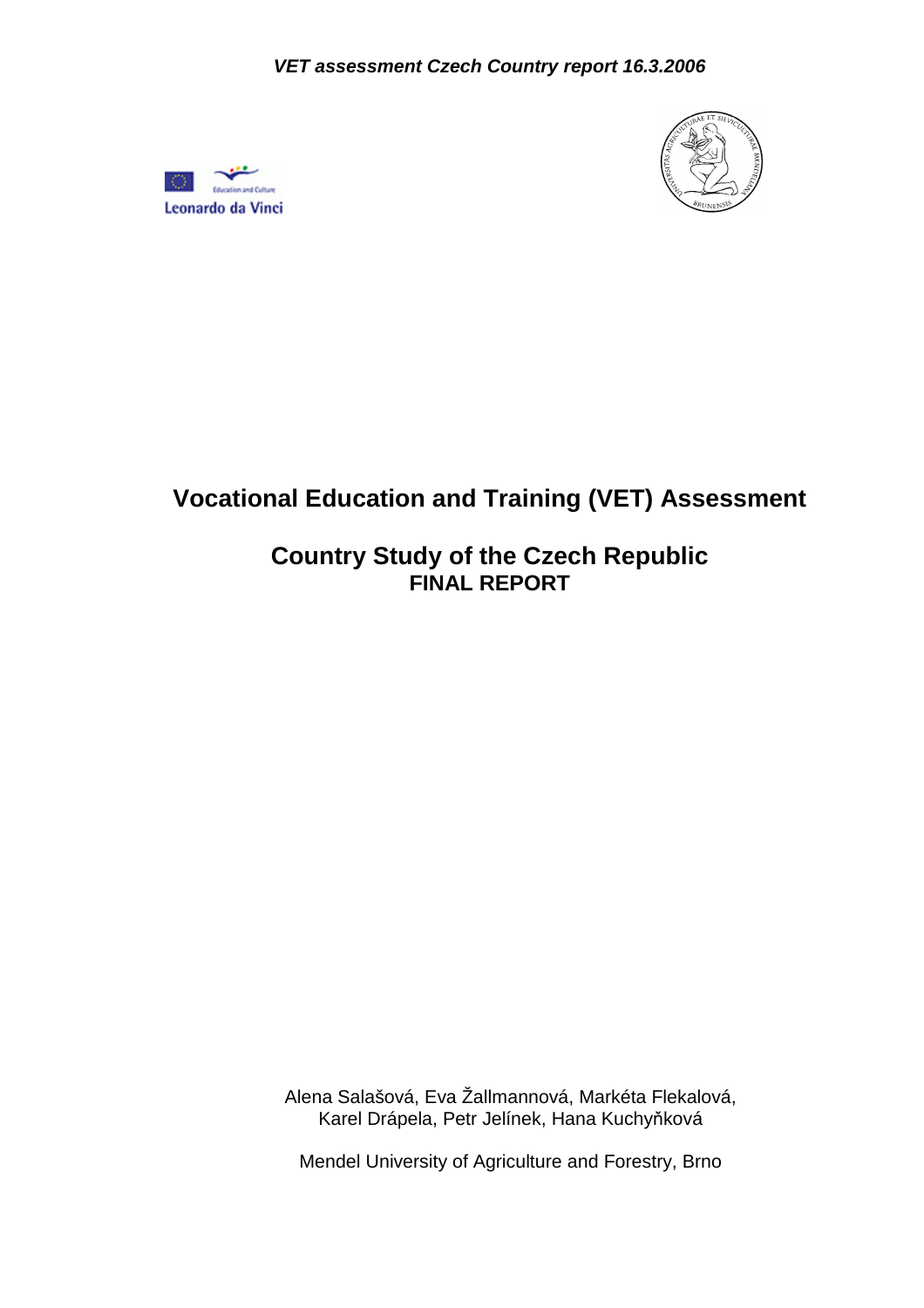## **CONTENTS**

| 1. COLLABORATIVE PLANNING IN THE CZECH REPUBLIC 1                                                              |
|----------------------------------------------------------------------------------------------------------------|
|                                                                                                                |
|                                                                                                                |
|                                                                                                                |
|                                                                                                                |
| Definitions: How is Collaborative planning and Natural resource and environmental planning                     |
| 3. BRIEF DESCRIPTION OF THE EDUCATIONAL COLUMN IN NRE EDUCATION                                                |
| Analysis of selected study programmes focusing on landscape planning and natural resources                     |
| Focus sectors SETTLEMENT a LAND USE: Urban planning, spatial planning, landscape                               |
| Focus sector RURAL LANDSCAPE: land consolidation schemes, rural development 8                                  |
|                                                                                                                |
| 4. FACTORS INFLUENCING THE NEED FOR COLLABORATIVE PLANNING                                                     |
|                                                                                                                |
|                                                                                                                |
|                                                                                                                |
| 5. COLLABORATIVE PLANNING SKILLS, COMPETENCIES AND<br>QUALIFICATIONS DESCRIBED IN CURRICULA OF THE EDUCATIONAL |
|                                                                                                                |
|                                                                                                                |
|                                                                                                                |
| 6. AVAILABLE TRAINING PROGRAMMES, COURSES AND MATERIALS ON                                                     |
|                                                                                                                |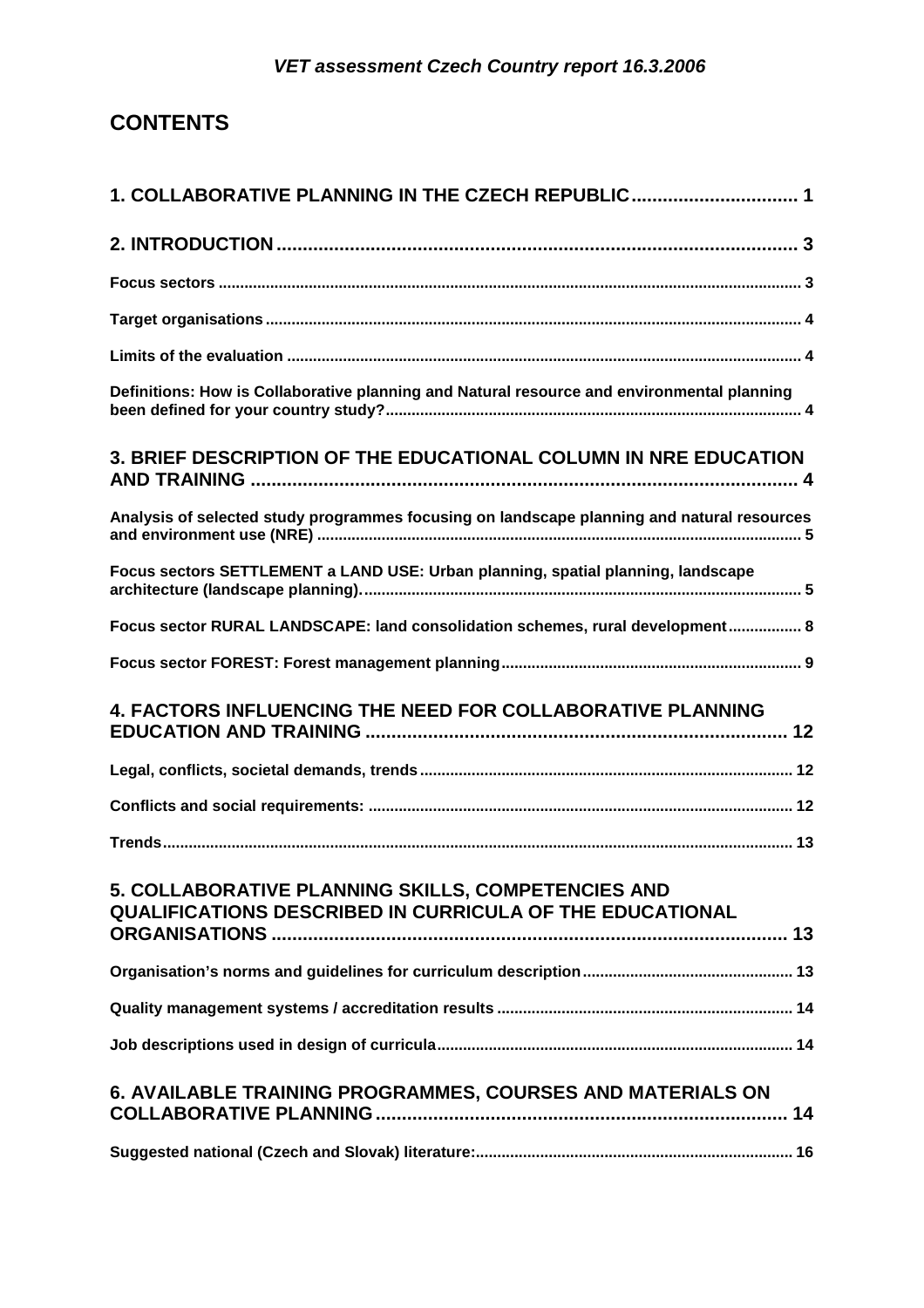| 7. MOST IMPORTANT CHALLENGES FACED BY THE EDUCATORS IN                                    |  |
|-------------------------------------------------------------------------------------------|--|
| <b>IMPLEMENTING THE ELEMENTS OF COLLABORATIVE PLANNING IN THEIR</b>                       |  |
| 8. PRIORITY NEEDS OF THE EDUCATORS FOR SKILLS DEVELOPMENT AND                             |  |
| Results and comments gathered during interview with students (landscape architecture, MSc |  |
| 9. CONCLUSIONS AND RECOMMENDATIONS TO THE COPACK  22                                      |  |
|                                                                                           |  |
|                                                                                           |  |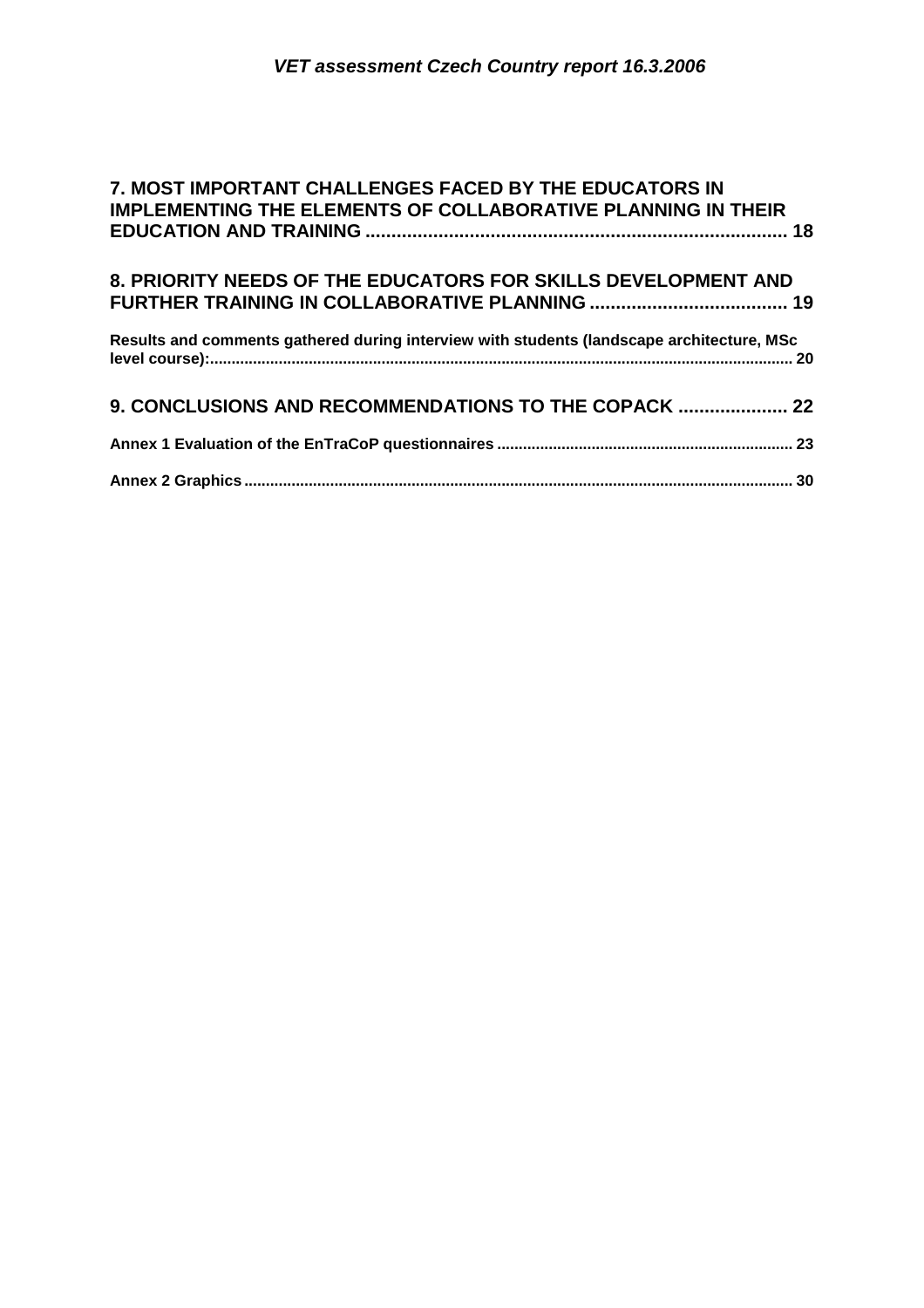## **1. Collaborative Planning in the Czech Republic**

In the Czech Republic, collaborative planning is mostly referred to as participatory, community, or action planning. Collaborative planning represents an entirely different philosophy of attitude towards landscape and land-use (including natural resources) planning, than which was applied here before 1989. The beginnings of land-use planning in the Czech Republic can be found in the Austro-Hungarian Empire in early  $20<sup>th</sup>$  century. Planning was developed as typical regulatory planning with exclusive position of the expert. The public (owners, land managers) did not participate in the planning process. They were only informed and had only little or slightly higher chance to express their opinions on the presented plans. Some planning processes, which were in case of the land reform from the verge of the 19<sup>th</sup> and 20<sup>th</sup> century built on the principle of "optionality" and active participation of public (land owners), usually ended up unsuccessfully.

The planning of land use, in the Czech Republic represented by spatial planning, retained its expert character even after World War 2. After 1948 (beginning of the Communist era in the Czech Rep.), spatial planning was developed upon the principle of the so-called centralised democracy: plans were created according to clear political order, and were controlled and approved by the superior political bodies. Principles of democracy were reduced down to formal approval of local and spatial plans by local authorities (called "national committees"). All comments from outside the official bodies or active participation of public in the planning processes were openly undesirable. Special role was played by the fact that all the information on the condition of the natural environment including the way of using natural resources were treated as state secrets – they were considered strategic information for the defence of the state, and public had no access to them.

In the 1980's, planning is gradually influenced by more environment-friendly ways of utilising the natural resources. But this is not the result of public pressure or the demand of state administration bodies, rather a clear result of the pressure of the so-called "expert public", that is the interested group of experts (ecologists and environmentalists) working in planning teams involved in spatial planning, forest management planning, or land consolidation schemes. Neither these forms of planning, which clearly bear signs of environmental planning, could be addressed as collaborative.

In November 1989, the political situation changed substantially, which also affected planning processes. The changes of legislation, especially the Act on spatial planning and building code, Act on land consolidation schemes, Act on communities, Environmental Act, as well as e.g. the EIA Act, establish a greater scope of public input in the planning processes. Despite these major changes of planning processes, which are still under way and being refined in the Czech Republic, planning of natural resources use can still be labelled as expert work. This character of the planning is certainly highlighted by the existence of mandatory local limits on the use of natural resources, which are the content of special legal documents (Act on nature and landscape protection, Land Act, Water Act, Forest Act, etc.).

Development plans are carried out by professional planners and representatives of local authorities, partially also by the so-called "involved state administration bodies". The public, represented mainly by voted representatives, enters the planning process:

- during the development of the requirement on planning documentation,
- during public discussion about the documentation,
- during the process of its definitive approval.

For planning in the Czech Republic it is therefore typical and also traditional to a great extent, that the public and state administration bodies do not actively participate on the elaboration of the documentation proposal itself. They only express their opinions and statements to it.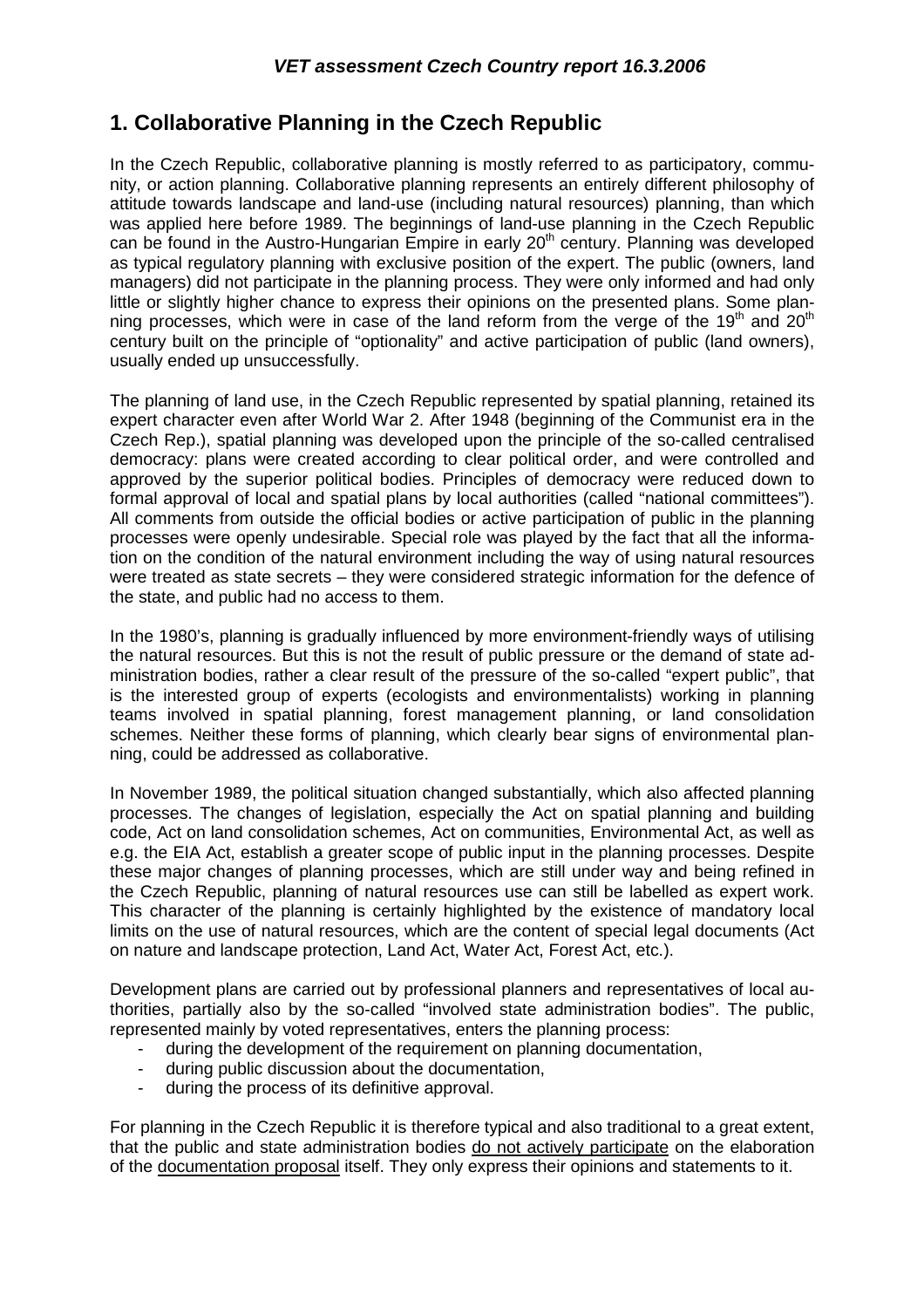Despite the above mentioned statement it can not be said that collaborative planning is not applied in the Czech Republic at all. It is true that the share of public participation in planning processes and the increase of their responsibility for the development of the landscape is constantly reinforced during the amendments of the appropriate legislation. The public interest required by law (mainly of owners) is most markedly expressed during the preparation of documentation for land consolidation schemes. Second important factor in the development of collaborative process is the existence and functioning of non-governmental organisations.

Thanks to the effort of the NGO's, which focus on the protection of environment, and partly also thanks to some landscape development schemes supported by the Czech Government<sup>1</sup>, the process of spatial development gradually includes also the active participation of public (civic associations, interest groups). The principal problem of developing participatory planning is a great passivity of the public, and the necessity to raise their interest in active participation in making decisions on public issues. At present, Czech Republic is therefore dominated by the effort to explain the importance and contribution of participatory planning than to precise techniques related to it (these are more of a "by-product" of the pilot cases where participatory planning is used in practice). Active approach in establishing collaborative planning in the Czech Republic nowadays rests substantially upon the shoulders of the NGO's, and a selected group of "enlightened" town and village mayors, and is driven by the enthusiasm by the individual persons. By supporting the NGO's, the Ministry of Regional Development<sup>2</sup> and Ministry of Environment indirectly enter the support of collaborative planning as well.

Features of participatory planning are most markedly (thanks to legislation) applied in the field of land consolidation schemes, in the EIA and SEA process, less in spatial planning, and with minimum effect in case of forest and water management.

Under the term collaborative planning as defined here in this study, lies an entire complex of methods and processes of active participation of all the stakeholders in the planning process and process of designing proposals and decisions about the use of landscape in the Czech Republic.

Generally, it can be stated that education in collaborative planning is needed by all the participants of the planning process in order to be able to communicate together. These are:

- bodies of local administration (state bodies, local authorities, regional authorities),
- planners (professional "creators" of the plan proposal),
- the public (citizens, NGO's, interest groups).

Public participation is clearly a part of the planning process at the moment when the development proposal induces the need for the EIA and SEA process to be carried out. Most of the foreign laws determining the rules for EIA issue from the presumption that by degradation of the natural environment, the basic human rights are breached (mainly the protection of health and property) in case of those citizens that live in the area in question. This is why the public plays an important role in the entire process, and can determine the content and extent of the assessment, evaluate its objectivity, and also demand compensation and damage reimbursement where applicable.

Environmental impact assessment – EIA – and strategic environmental assessment – SEA – are defined by Czech Act No. 100/2001 Coll. On the environmental impact assessment as

 $\overline{a}$ <sup>1</sup> Supportive programmes of the Czech Government, e.g. the Programme of Rural Areas Revitalisation or Programme of Landscape Care, strategically built on the activity of local communities.<br><sup>2</sup> Compatition Village of the Year, About Peaple with Peaple, at the actablishme

Competition Village of the Year, About People with People, or the establishment of the National Network of Healthy Cities and Communities.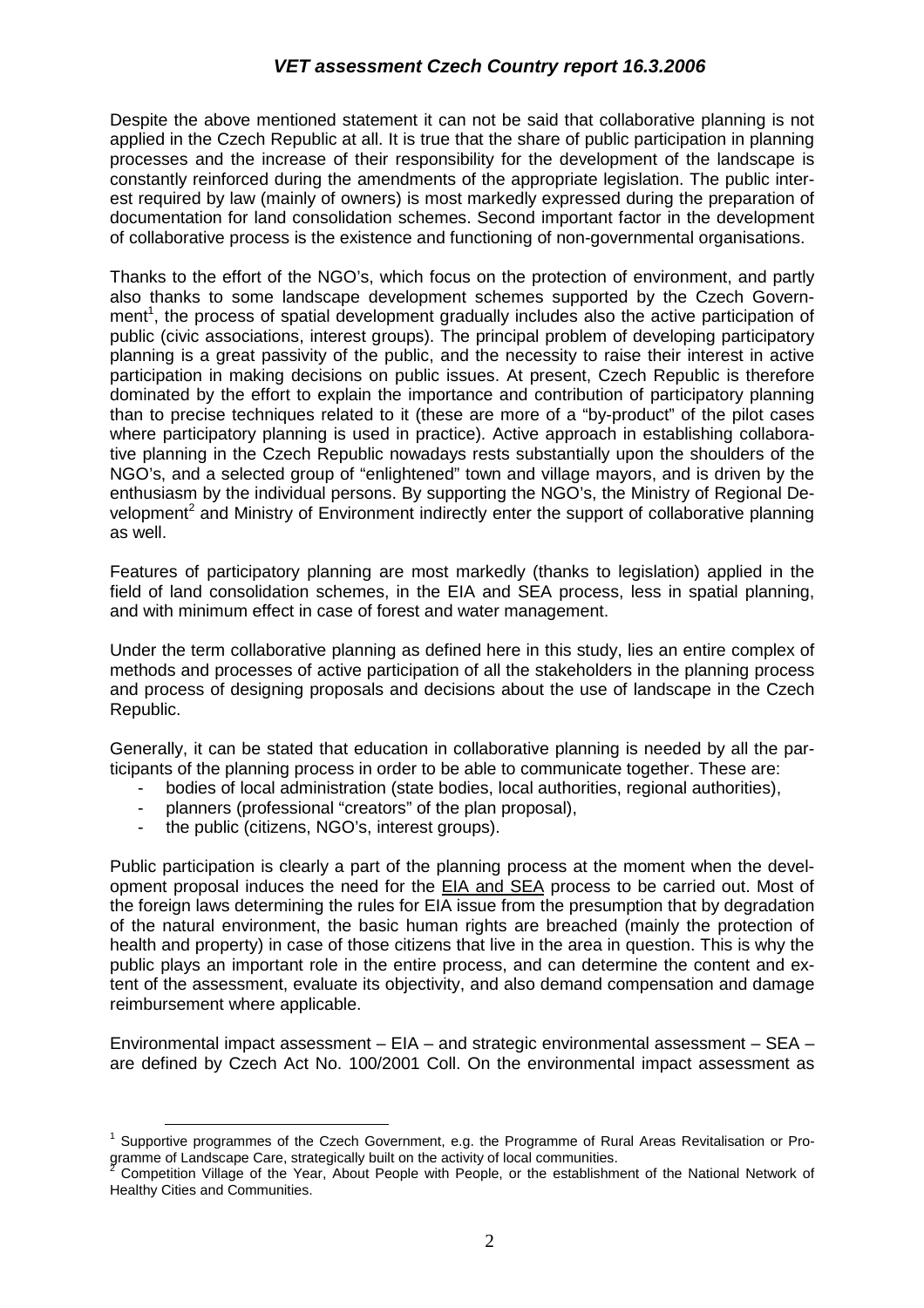amended by Act No 93/2004 Coll. The public, including the NGO's and local civic initiatives has the right to participate in the EIA process in its following phases:

- Announcement of proposal / scoping procedure
- Documentation
- EIA assessments
- Public hearing.

In case of the three first mentioned steps, the participation of public is not directly active. This is carried out in the form of comments that are presented within the deadline as stated in the administrative process. In case of public hearing, which is legislatively covered by Regulation No 457/2001 Coll. issued by the Ministry of Environment of the Czech Republic On professional eligibility and on the amendment of some other problems related to environmental impact assessment, this is a classical active participation of the public. The participants of the hearing are: the local authority in question, announcer of the proposal, authorised persons for carrying out the documentation and the assessment, administrative bodies in question, representatives of regional authorities, each citizen who expresses his interest, nongovernmental organisations and local civic initiatives, press and other media. The public hearing in the Czech Republic is conducted by an authorised neutral person, the so-called mediator. Minutes are recorded during the public hearing, and the authority in question is obliged to send the minutes to the administrative bodies and regional authorities, and make it public on the internet. The opinion of the public is one of the baseline documents for issuing the statement by the appropriate authority.

The Act No 100/2001 Coll. is an important tool of controlling the state and citizens during the preparation of investment proposals and development concepts, where exists a potential risk of environmental and public health damage. This legislation is closely related to the consequential approval procedures, and is not possible to avoid it in case of clearly defined proposal, e.g. ones that include the utilisation of natural resources. Currently, no study course is available in the Czech Republic, which would specialise directly on environmental impact assessment. The EIA process is a part of study plans of the following courses: ecology, environmental sciences, agricultural ecology, landscape engineering, landscape architecture, land consolidation, landscape protection and management.

## **2. Introduction**

#### **Focus sectors**

- SETTLEMENT and LAND USE spatial planning (under the direction of the Ministry of Regional Development): determines the basic frame of functional and spatial use of landscape including the ways and limits of utilising natural resources.
- RURAL LANDSCAPE land consolidation schemes (controlled by the Ministry of Agriculture): deals with the problems of land ownership issuing from property restitutions (mainly of open agricultural land in the landscape), rational utilisation of selected natural resources (soil, water), and ecological optimisation of the landscape.
- FOREST forest management (controlled by the Ministry of Agriculture): deals with the optimum way of managing forest landscapes.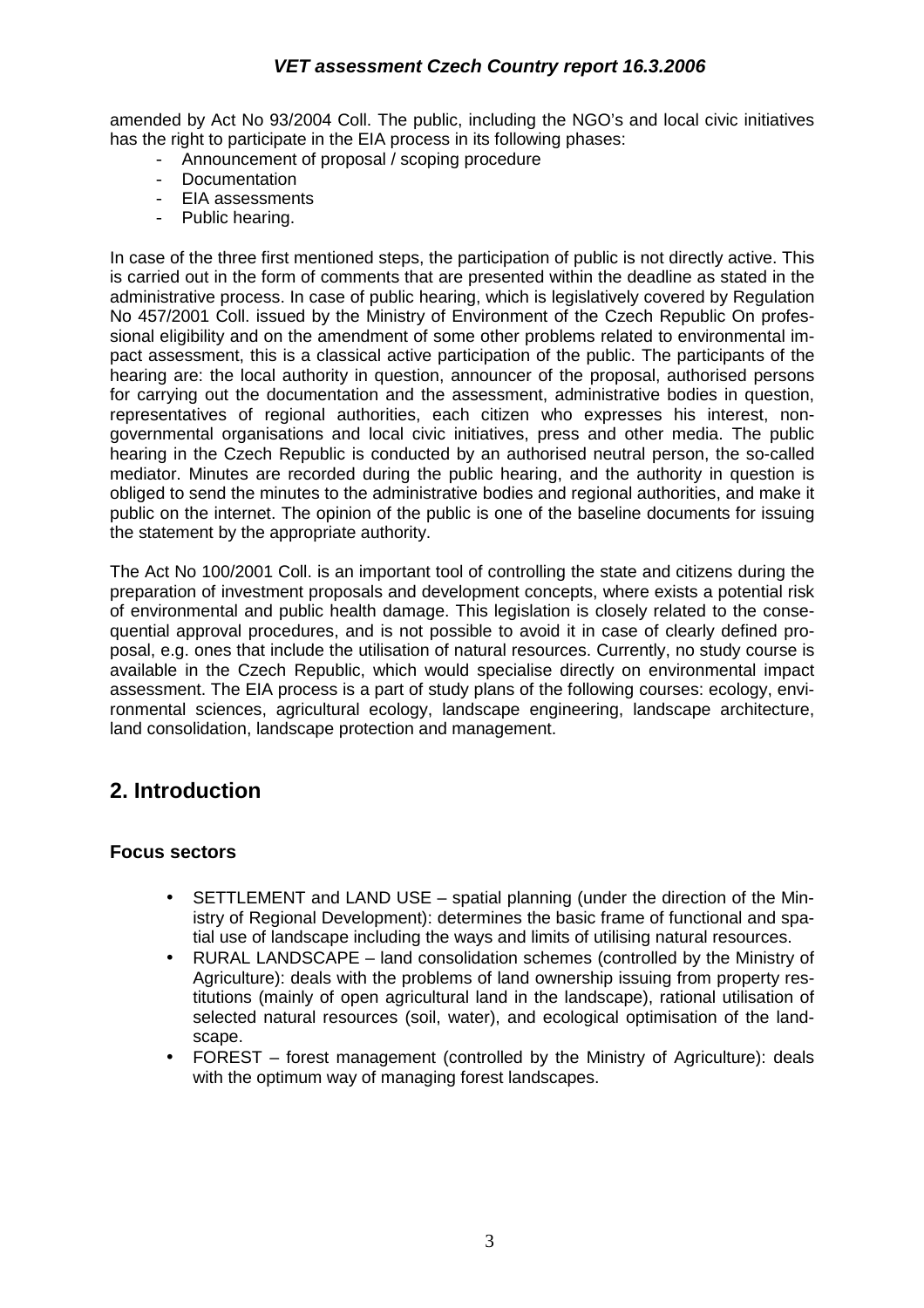## **Target organisations**

- SETTLEMENT public governance (spatial planning authorities), local authorities (departments of regional development), planning studios and planners (members of the Czech Chamber of Architects).
- RURAL LANDSCAPE land authorities, Czech Association of Landscape Engineers, Czech Chamber of Engineers and Technicians Active in Construction, planning offices for land consolidation schemes (authorised persons).
- FOREST Institute of Forest Management, planners of forest management plans.

## **Limits of the evaluation**

The quality of the analysis depends on the quality of provided data and the accessibility of the information on the real content and extent of the courses. Whereas in the case of schools that are assessed in greater detail (MZLU, CVUT, CZU) and NGO's the available information was gained through personal contact with the teachers, the analysis of other courses depended only on the publicly available information (web, press releases). To provide for full objectiveness it would be necessary to carry out a detailed analysis of courses individually with each teacher, which is not possible due to the extent of the project. But this can be an idea for possible continuation of the project.

## **Definitions: How is Collaborative planning and Natural resource and environmental planning been defined for your country study?**

Under the term collaborative planning as applied in the Czech Republic, we will be talking about an entire complex of methods and processes of active participation of all participants of the planning process who influence the creation of proposal and decision on the use of the landscape. The subject of the evaluation will be the education of future planners in spatial planning, landscape planning, land consolidation schemes, and forest management planning.

## **3. Brief description of the educational column in NRE education and training**

The basics of education in collaborative planning should consist of information and practices from the following fields:

- $\checkmark$  natural sciences, ecology and environmental science (quality of natural resources)
- $\checkmark$  sociology, economics, and law (functioning and needs of human society)
- $\checkmark$  planning and management (techniques for harmonisation of the above mentioned factors).

The theory of collaborative planning represents a point where all the above stated disciplines merge. It can be expected that the educational institutions that will be closest to the problematic of collaborative planning in natural resources will be those, which have the stated groups of disciplines contained in the curriculum of their study programmes.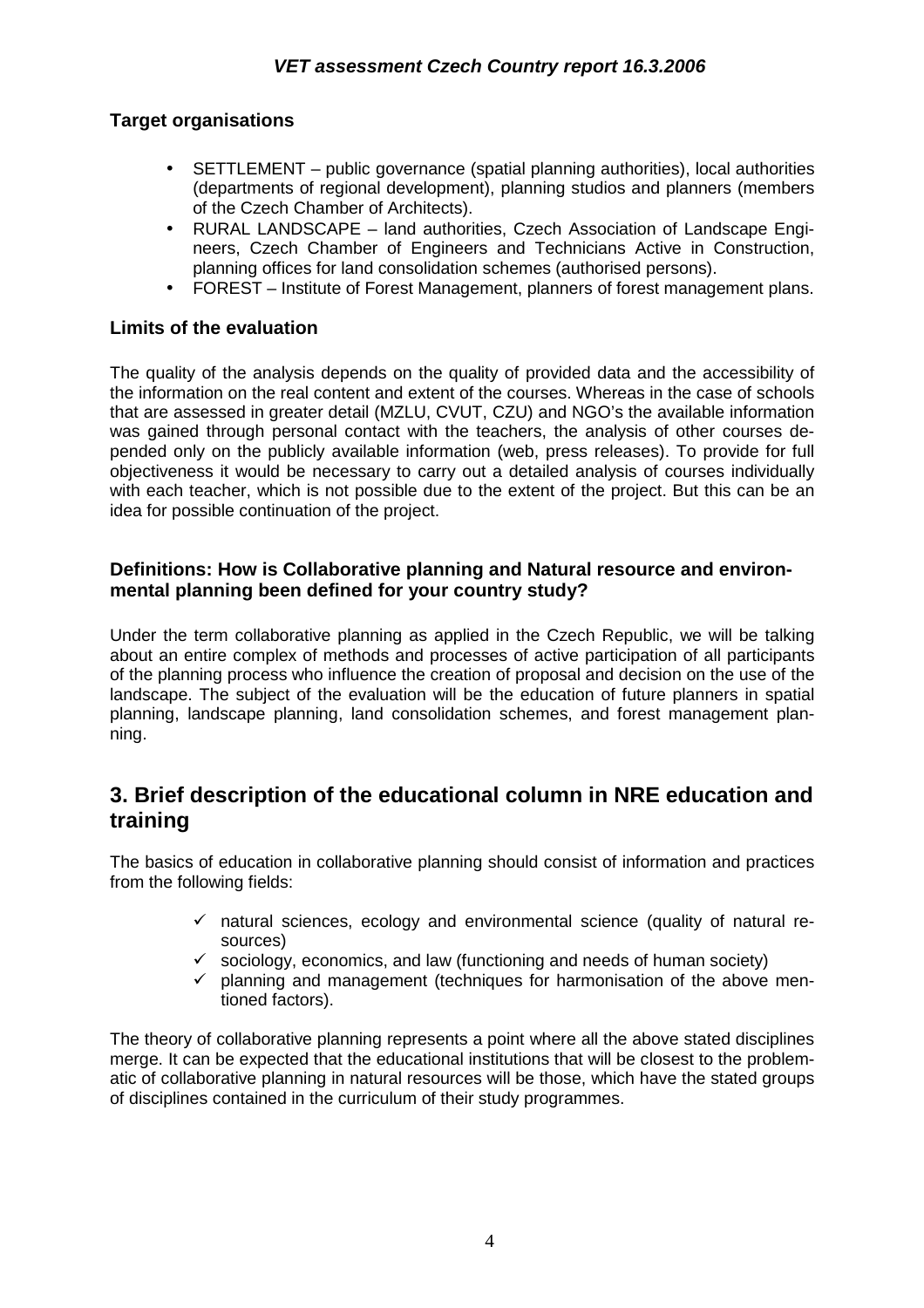#### **Analysis of selected study programmes focusing on landscape planning and natural resources and environment use (NRE)**

Theories and techniques of collaborative planning are not currently the subjects of study at high schools. In the Czech Republic, there are generally three types of high schools: general high schools (gymnasium, lyceum), specialised high schools (polytechnics and professionoriented schools, e.g. for medicine, horticulture, engineering, etc.), and training institutions (schools for craftsmen and workers). Although the mentioned schools do not offer regular specialised courses in collaborative planning in NRE, there are occasionally signs of this approach in their educational activities. These are mainly one-off courses organised e.g. under some international projects or students' interest groups. For example:

- course of Landscape development and waste management, organised in cooperation between a Czech and Finnish lyceum, participated at by Mendel University Brno and Centre of Environmental Education under the Socrates/Comenius programme.

The teaching of collaborative planning in relation to NRE is, or will be in the future, the major domain of universities, which are responsible for the preparation of managers of spatial development. Currently there are 25 public, 2 state, and 39 private universities. The observed problematic could potentially be developed at the public universities and two of the private universities (University of European and Regional Studies in České Budějovice and University of Regional Development). From the total number of 140 faculties at the public universities, the education of NRE collaborative planning can be provided by:

- 7 faculties of social and humane studies, of which only one (FSS MU Brno) offers a relevant course of Humane Environmental Sciences,
- 8 faculties of environmental and natural sciences, which do not offer any courses of NRE planning,
- 7 faculties focusing on natural resources management (water, forests, soils, fossil resources),
- 5 faculties focusing on urban, spatial, and landscape planning (faculties of architecture).

The last two groups of universities have at least basic information on the necessity of communication of the planners with the public administration bodies and public, which are implemented in the lectures dealing with theory of urban and landscape planning (so-called spatial planning). Faculties of architecture and the Faculty of Horticulture MZLU implement the features of collaborative planning directly in the teaching of practically-oriented design studio subjects that use real or simulated case studies.

## **Focus sectors SETTLEMENT a LAND USE: Urban planning, spatial planning, landscape architecture (landscape planning).**

For the detailed evaluation, three universities were selected, which represent the education in the stated disciplines on the bachelor, master, and doctoral levels. These are: Faculty of architecture of Czech Technological University Prague (FA CVUT), specialisation Architecture and urbanism, module landscape architecture; Faculty of Agriculture of Czech Agricultural University Prague (CZU), specialisation Agriculture, horticulture, and rural development; Faculty of Horticulture, Mendel University of Agriculture and Forestry Brno (ZF MZLU), specialisation Landscape architecture.

The universities were selected for the evaluation as representatives of schools more closely oriented in planning and use of natural resources, as well as on the use of collaborative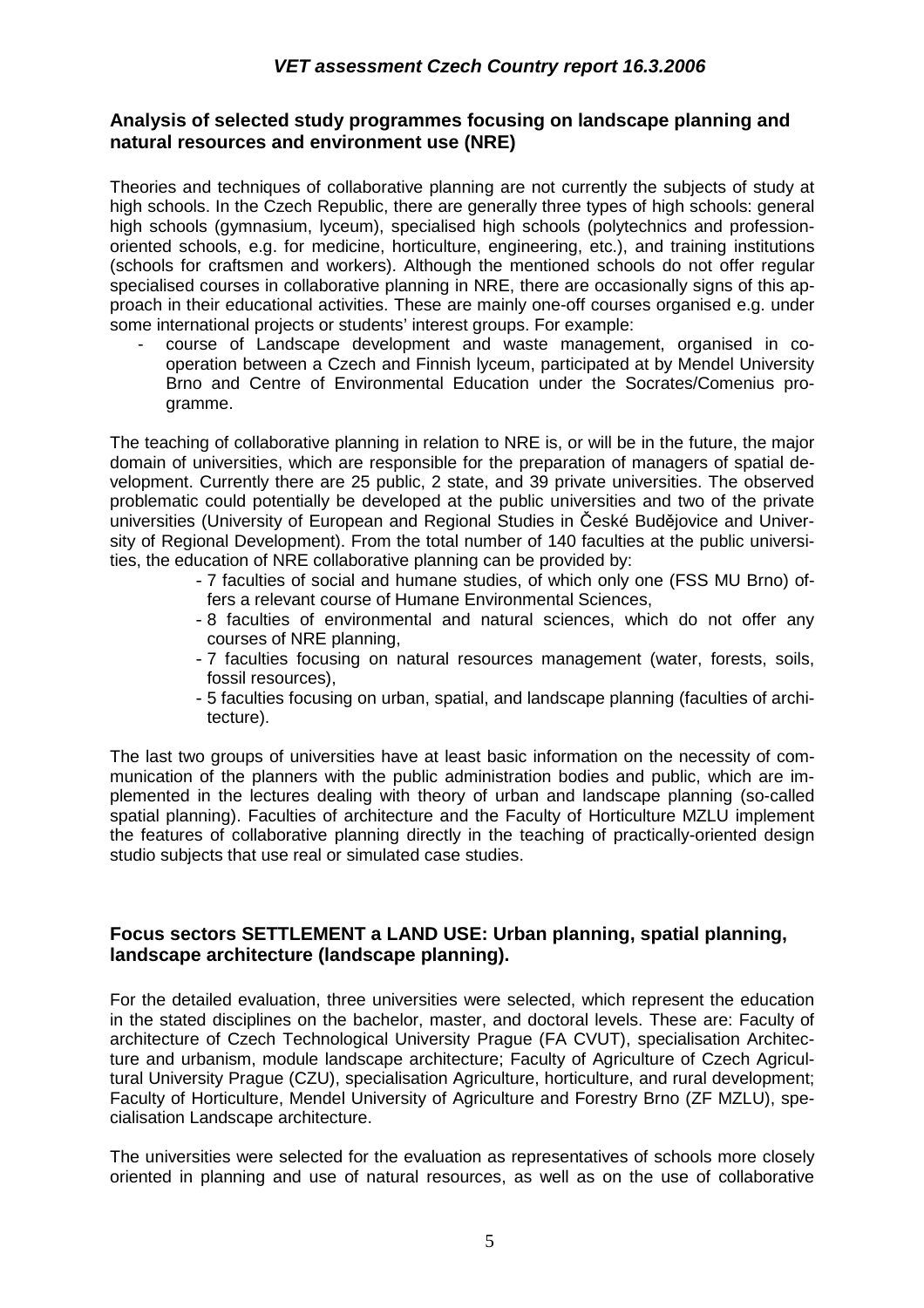planning tools and techniques. Other criterion of schools selection was a more detailed knowledge of the syllabi and the character of the individual courses.

The basic structure of the evaluated study programmes consists of the following disciplines:

| theoretical base                 |                                 |
|----------------------------------|---------------------------------|
| a) natural                       | natural sciences                |
| b) social                        | sociology, psychology           |
| applied theoretical base         |                                 |
| a) natural                       | use of natural resources        |
| b) social                        | law, economy                    |
| c) art theory                    |                                 |
| creative arts                    |                                 |
| construction technologies        |                                 |
| biotechnological                 | natural resources utilisation   |
| spatial design                   |                                 |
| a) architectural                 |                                 |
| b) urbanism and spatial planning | planning theory and legislation |
| landscape architectural<br>C)    |                                 |
| d) landscape management          | planning theory and legislation |
| design studios                   | case study solutions            |
| additional                       |                                 |
| practice                         | practical experience            |
|                                  |                                 |

\*The terms in italics determine the relation to collaborative planning



Graph 1 Comparison of subject group share according to total number of hours taught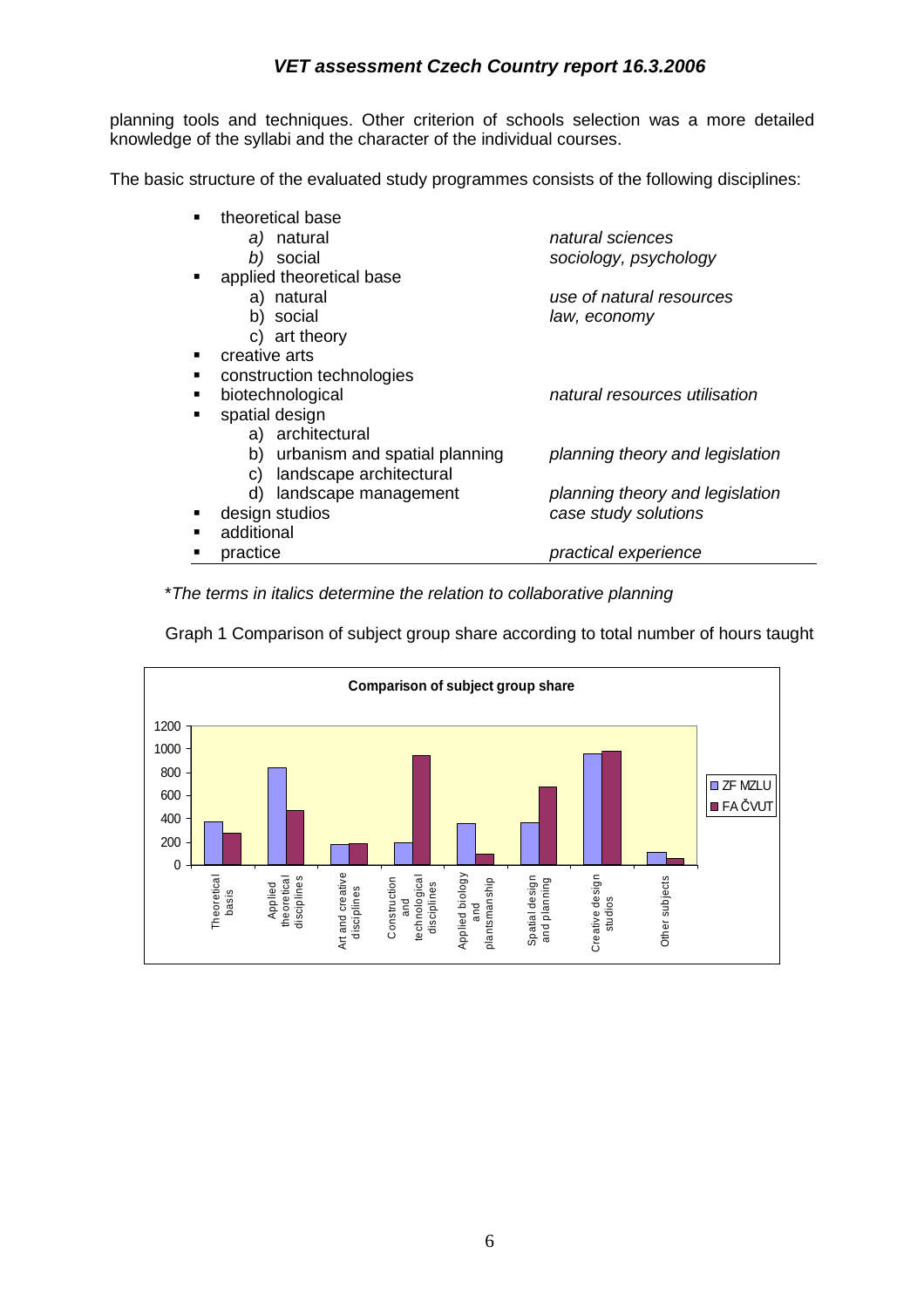|             |                                               | <b>FA CVUT</b><br>% | ZF MZLU % CZU<br>of which | $\%$           |
|-------------|-----------------------------------------------|---------------------|---------------------------|----------------|
|             |                                               | of which            |                           | of which       |
| A           | <b>Theoretical basis</b>                      | 8                   | 11                        | 23             |
|             | - natural                                     | 70                  | 100                       | 96             |
|             | - social                                      | 30                  | 0                         | 4              |
| B           | <b>Applied theoretical basis</b>              | 13                  | 25                        | 37             |
|             | - natural                                     | 21                  | 73                        | 65             |
|             | - social                                      |                     | 7                         | 27             |
|             | - theoretical and art-historical disciplines  | 72                  | 20                        | 8              |
| $\mathbf c$ | <b>Creative arts</b>                          | 5                   | 5                         | $\overline{2}$ |
| D           | <b>Construction technological disciplines</b> | 25                  | 6                         | 9              |
| E           | <b>Biotechnological disciplines</b>           | 3                   | 11                        | 24             |
| F           | <b>Spatial design</b>                         | 18                  | 11                        |                |
|             | - architectural                               | 58                  | 15                        | $\Omega$       |
|             | - urban planning                              | 27                  | 25                        | 57             |
|             | - landscape architecture                      | 4                   | 40                        | 43             |
|             | - landscape management                        | 11                  | 20                        | 0              |
| G           | <b>Design studios</b>                         | 26                  | 28                        | 0              |
| Н           | <b>Others</b>                                 | $\overline{2}$      | 3                         |                |

#### Table 1 Percentage proportion of disciplines

Other analyses in Annex 2

From the analysis of the curriculum, the following conclusions issue in relation to collaborative planning:

- the evaluated study programmes differ in their share of courses of the **theoretical basis** and courses focusing on the development of **practical skills in planning** (FA CVUT 21 : 44 (%), ZF MZLU 36 : 39 (%), CZU 60 : 1 (%). From the analysis it is clear that the analysed universities pay great attention to practical design and planning skills.
- disciplines of the **social scientific basis**, (sociology, psychology), which are a theoretical basis for the understanding of the importance of methods and techniques of community (also collaborative) planning, cover minimum number of hours in the study programmes (in case of ZF MZLU they are absent altogether),
- disciplines of **natural theoretical basis**, which are necessary for understanding ecological and environmental context, are largely represented in case of the agricultural universities, in case of architectural disciplines (represented by FA CVUT) they are reduced down to minimum and replaced by art-historical and theoretical subjects,
- **theory of planning** of urban and landscape spaces, represented by the courses of spatial planning, are in case of FA CVUT and ZF MZLU relatively comparable in extent (11 – 18 %), in case of CZU they are minimised,
- **creative design studios**, which represent the basis of education in collaborative planning at the studied universities, are in case of the architectural schools comparable in extent (26 – 28 % of the overall number of hours); in case of agricultural disciplines they are absent.

In order to assess the real extent and quality of education in collaborative planning, knowledge of syllabi of the individual courses and their real content is necessary. See e.g. the commentary of the guarantor teacher of design studios at FA CVUT, associate professor architect Jan Hendrych, MSc.:

"Participation was included in our education of design studios in the past four years or so, and is carried out with the help of architect Henry Hanson (USA) and VIA Foundation. The students have worked in selected towns and cities in communities, doing surveys and organ-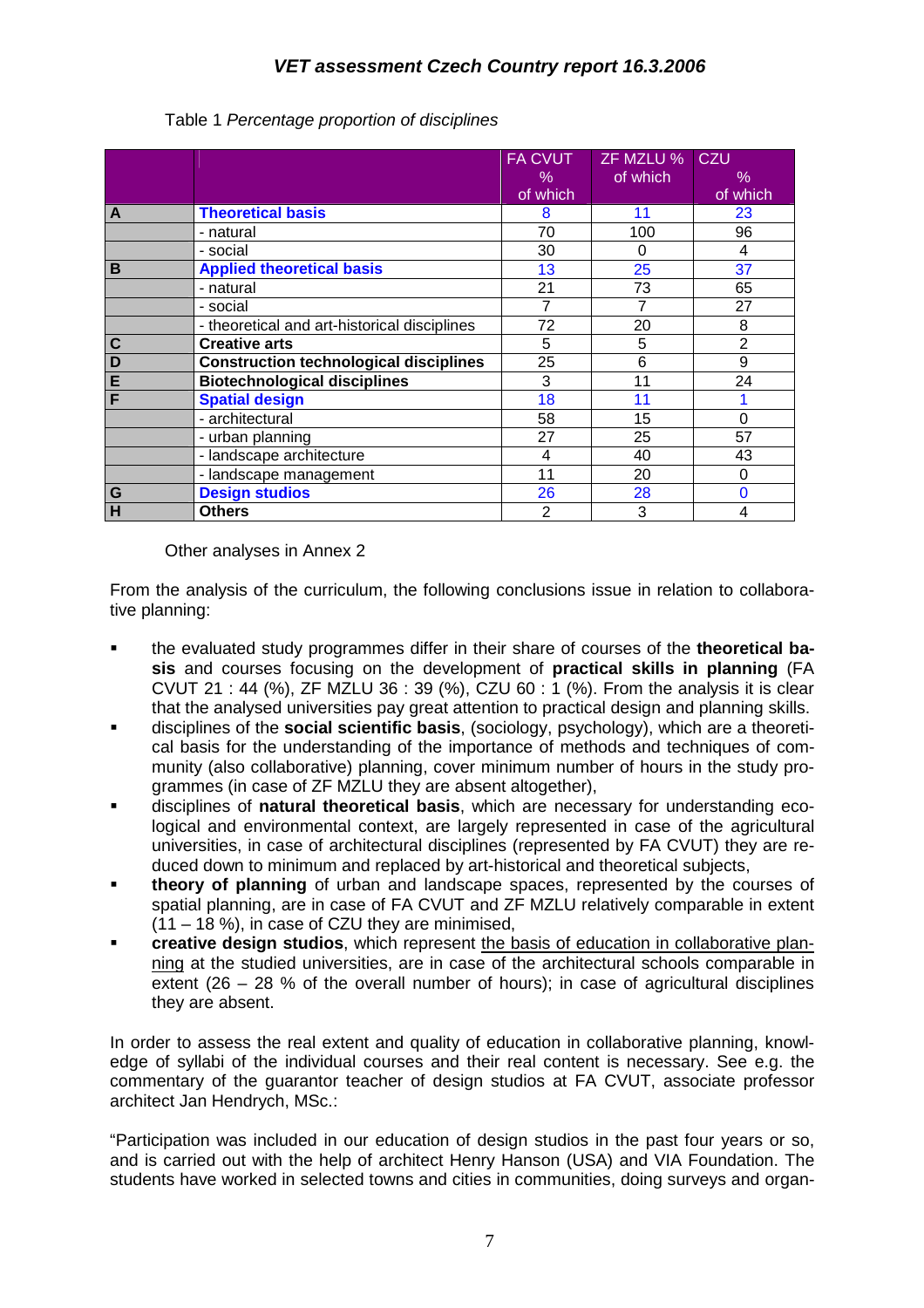ised meetings with public. These were organised as workshops, where collaborative plans were developed, as well as studies and project preparations. Some of themes were partially implemented (Rozmital pod Tremsinem, Breznice); other served or will serve as bases for future work (Prague 6 Stresovice, Orechovka residential quarter). The existence of this design studio is tied with the initiation of education in the module Garden and landscape design. If the module is not launched, the education in collaborative planning will be cancelled as well."

At the Faculty of Horticulture MZLU (course Landscape architecture) design studios are carried out in the form of case studies (real ones mostly) that are specialised in the optimisation of urban and landscape use and development (where environmental and ecological context is accented). The students have evaluate the factors within the area, and consult this with the representatives of professional organisations, and very often also with citizens (spontaneously during field survey or in organised way through survey sheets). The design proposals are presented to the local authorities (towns, communities, regions) or to the public in the form of public exhibition of works combined with public meeting. The presentations are usually monitored by media (press, occasionally also TV and radio), which interview the students. In special cases the students inform the public themselves through their own articles and other publications in press. Training of students in the field of presentation of the results is carried out during the semester – two non-public hearings (between the collective of teachers and students), which are called "critics". The share of the studio education is clear from the graphs in Annex 2. The studios range between  $8 - 10$  hours per week; in the MSc level course they take place each semester, in BSc. level course only in the  $2^{nd}$  and  $3^{rd}$  year of study. The extent of the share of participation is individual according to the character of the studied project.

Conclusion: participatory planning is a part of practically (project) oriented education. Special courses are lacking, which would deal with the theory of collaborative planning and its complex methodology. Some (selected) problems of collaborative planning are lectured in selected subjects (spatial planning, landscape planning, design principles, etc.).

#### **Focus sector RURAL LANDSCAPE: land consolidation schemes, rural development**

The question of planning of agricultural landscape utilisation in the Czech Republic is clearly related to the problem of land consolidation schemes and rural development plans. It is a part of the education of agricultural engineers in specialised courses:

- Faculty of Agronomy MZLU Brno, study programme Specialised agriculture, disciplines Agricultural ecology, Land consolidation, Protection and use of land.
- Faculty of Agrobiology, food and natural resources, CZU Prague, programmes and disciplines Sustainable use of natural resources, Rural development and agriculture (Bc), Protection of biosphere, Evaluation and protection of land, Natural Resources and Environment (MSc), Man, landscape, and forest (lifelong courses).
- Faculty of Agriculture JCU České Budějovice, study programme agroecology.

The need for education in the field of collaborative planning is in the case of land consolidation and rural development determined by the legislation (Act on land consolidation) and the rules of providing subventions under the development programmes of the Ministry of agriculture<sup>3</sup>. Education in collaborative planning is implemented in the stated courses only by pro-

 $\overline{a}$ 

 $3$  Most of the projects are based on "bottom-up" activity and approach – proposals of rural development projects are based on the co-operation between communities, citizens, and planners.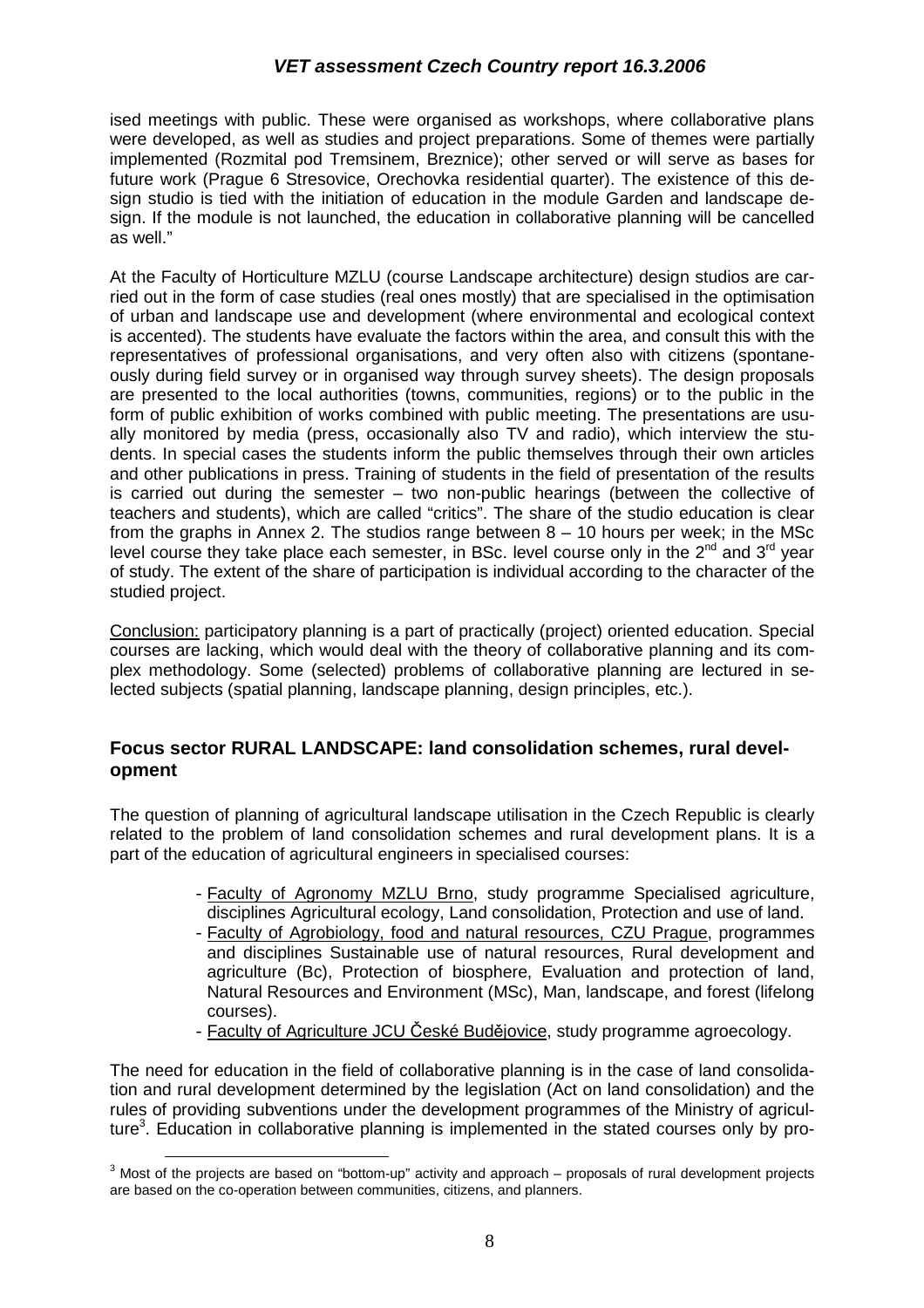viding basic information about its necessity during selected lectures (see the consequential overview). The currently provided education does not include practical training of skills.

An exception can be an individual case of diploma or dissertation thesis focusing on a concrete project or plan. Similar scheme of education can be found at all the above stated courses at the agricultural schools.

Despite the above statement the study plans have a sufficient potential for establishing the education of collaborative planning. For its implementation it is necessary to adjust the syllabi of the courses and establish project-based education (workshops, seminars, studios). The future planners of land consolidation schemes would surely appreciate such education.

Table 2 Overview of subjects taught at courses at AF MZLU, in which the topic of collaborative planning is included at least on the level of basic information.

| level/ number<br>of years | study programme / course                                                                      | total number of<br>courses | courses with informa-<br>tion on the need of<br>collaborative planning                                                                                                                                                                         |
|---------------------------|-----------------------------------------------------------------------------------------------|----------------------------|------------------------------------------------------------------------------------------------------------------------------------------------------------------------------------------------------------------------------------------------|
| Bc/3                      | Agricultural specialisation/<br>Agroecology                                                   | 28                         | <b>Environmental sci-</b><br>ence<br>Sociology and psy-<br>chology<br><b>Small water courses</b><br><b>Protection of nature</b><br>and landscape                                                                                               |
| MSc/5                     | Agricultural specialisation /<br>Agroecology                                                  | 38 obligatory              | <b>Environmental sci-</b><br>ence<br>Sociology and psy-<br>chology<br><b>Business manage-</b><br>ment<br>Landscape ecology<br><b>Land consolidation</b><br><b>Protection of nature</b><br>and landscape<br>Landscape and spa-<br>tial planning |
| <b>Bc/3</b>               | Agricultural specialisation /<br>Land consolidation<br>schemes, Protection and<br>use of land | 26                         | <b>Protection of nature</b><br>and landscape<br><b>Land consolidation</b><br><b>Land consolidation</b><br>schemes planning<br>Landscape and spa-<br>tial planning                                                                              |

#### **Focus sector FOREST: Forest management planning**

Before the new forest legislation was issued (January 1, 1996), the forest management plans were carried out solely by the Institute for forest management in Brandys nad Labem in the civilian sector, and by the Institute for forest management of military forests in Olomouc. After the new Forest Act was issued, which enabled other physical and legal entities to enter this activity upon licence issued by the Ministry of Agriculture (§ 26, §41, § 42), several tens of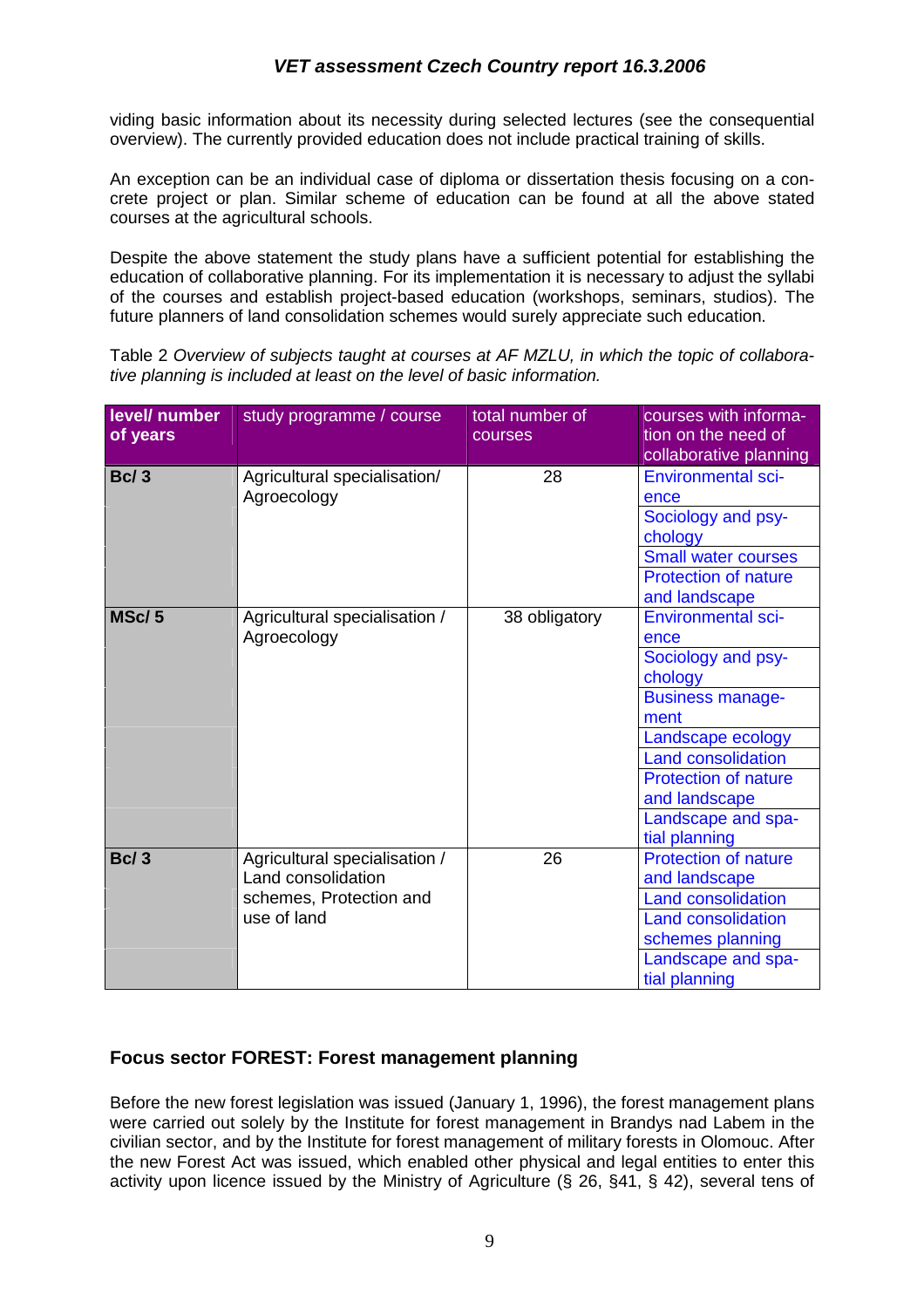institutions were established, which have included forest management planning within the scope of their work. The number of these institutions (and individuals) was further enlarged after the issue of the Regulation of Ministry of Agriculture No 100/1996 Coll. (April 29, 1996), despite the abovementioned regulation determines more strict rules for issuing this licence. On December 30, 1996, the Ministry of Agriculture decided upon the exclusion of making forest management plans from the basic subject of activity of the Institute in Brandys as a state enterprise, which made this activity the domain of the private sector (with some exclusions such as the Faculty of Forestry MZLU Brno, Military forest planning institute in Olomouc, etc.). From the basic works of forest management planning that are still carried out by the state (done by the Institute at Brandys) there remains the processing and updating of regional forest development plans, which applies also to the forests controlled by the Ministry of Defence.

From the wording of the law it is clear that the plans are carried out by experts (licensed by the Ministry of Agriculture), but within the framework of **"basic procedure"**, which precedes the making of the plan, anyone can express their opinions or legally supported demands (individuals, interest groups, civic organisations, etc.). Minutes are taken from this, and signed by all the participating persons. At the **final procedure**, apart from other tasks, the evaluation of addressing these interests is carried out. The bodies of state administration (currently regional authorities) guarantee that everything is in accordance with the legally-based interests of all the persons and institutions in question. The most frequent participants to the procedure are the bodies of nature protection, which nearly always participate in the procedures, if the property in question is in any way related to the protected landscape areas. The announcement about the "basic procedure" is published on the information board of the authority and anyone who thinks that they should protect some of their rights is allowed to take part in it.

One of the opportunities of developing the collaborative planning in forest management is the establishment of the so-called **ecological forest certification**. The principle of the certification lies in the labelling of products coming from forests managed by environment-friendly methods, and which enables for protecting their ecological stability. The level of management of a complex forest property is evaluated, so that the certificate covers all products gained from this complex as a result of proper management.

This proper management, during which the survival of the forest is ensured without serious and permanent changes of the ecosystem, is called sustainable by most of the interested persons. At the moment there are several ways of this kind of certification: the FSC methodology (Forest Stewardship Council), SCS (Scientific Certification Systems), SWP (Smart Wood Program), ITTO (International Tropical Timber Organisation), individual national methodologies – PEFC in the Czech Republic, ISO standards (International Standard Organization), and others.

Certification is a modern market tool, which proves that the owner deliberately manages his forests in accordance with the standards of sustainable forest management. The certificate ensures the consumers that the owner of the forest has passed an independent test and is entitled to use the logo of the certification system on his produce. The certification itself can help the owner prove that he fulfils the obligations of ecological, economic, and social requirements.

Forest Stewardship Council – FSC – is an international association, which was established in Toronto in 1993 upon the initiative of non-governmental organisations including Greenpeace, Friends of the Earth, under the patronage of WWF and supported by the EU and some governments. It is a non-profit, independent NGO consisting of groups of ecological institutions, foresters, wood traders, and civic organisations from 25 countries of the world.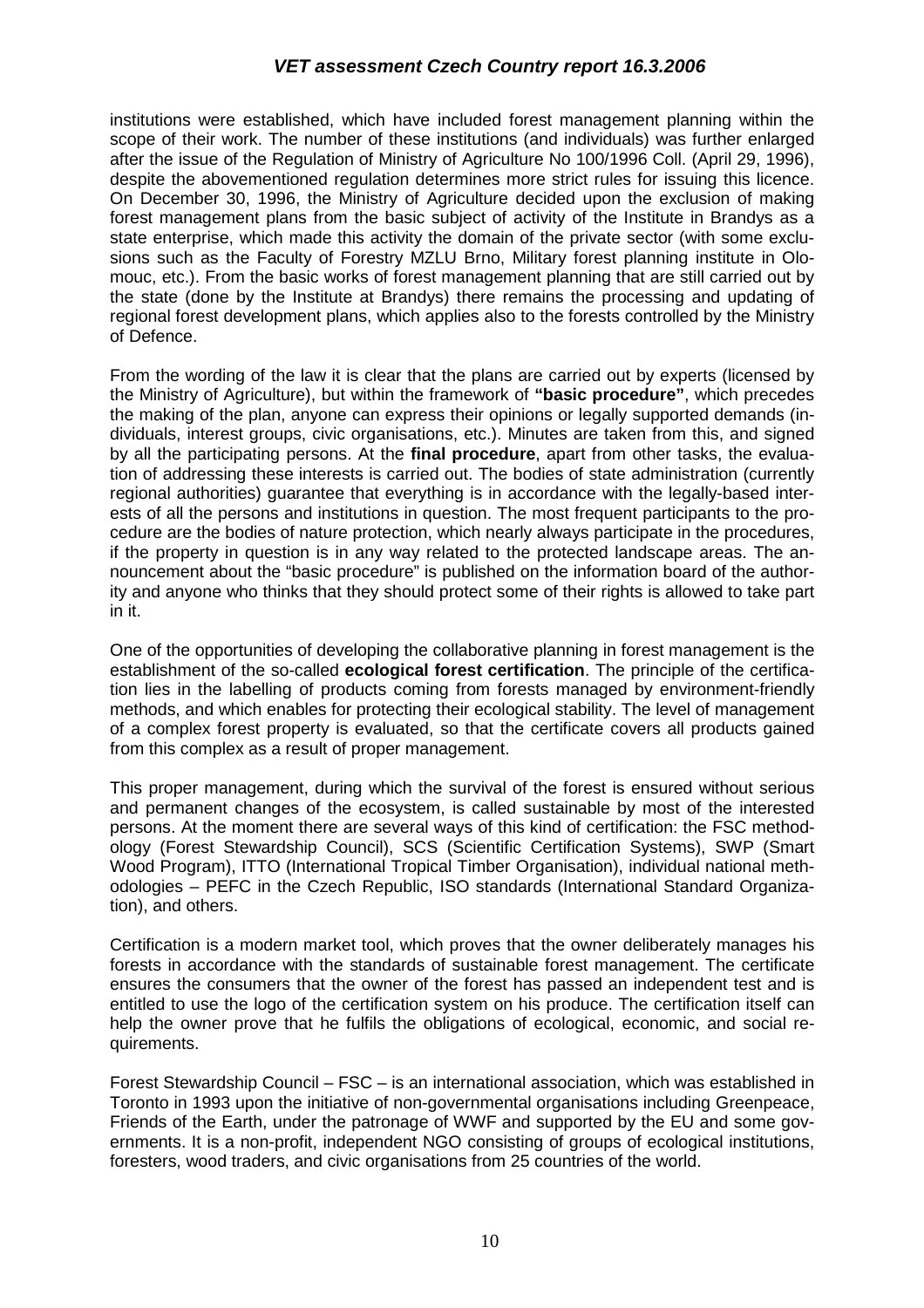To provide for standard evaluation of the sustainable management, FSC carried out and approved the so-called Principles and Criteria of FSC for natural forts management, which are based on the following principles:

- Forest management in the individual countries must be in accordance with all applicable local directives and international agreements, which have been signed by the country in question, and in accordance with all the principles and criteria of FSC.
- Long-term ownership and fair use of land and forest resources must be defined, documented, and legally ensured.
- The rights of local inhabitants must be respected in terms of ownership, use, and management of their land.
- The means of management of the forests must maintain or improve the long-term economic and social welfare of forest workers and local people.
- The means of management of the forests must support their optimum and effective multi-purpose utilisation and also ensure economic viability of forest management as well as of a wide spectrum of environmental, social, and economic assets.
- The forest management must provide for sustaining the critical ecological functions of the forests and must minimise the impact on biodiversity, water sources, soil, and other resources as well as unique and fragile ecosystems.
- The forest management must be carried out in accordance with plans made in writing and in accordance with the FSC principles. Plans must contain latest data, must include clear categorisation of management objects and ways and means of reaching the targets.
- The conditions of the forest, yield from the forest products, forest care, and economic measures including their social and environmental impacts must be monitored.
- Natural forests must not be replaced by production plantations.

The conditions of the certification include e.g. the obligation of the owners to discuss the forest management plan with the representatives of the communities and the NGO's. This obligation is controlled by the FSC inspectors. Those owners, who decide for the ecological certification of their forests, will be faced with the necessity to s**tart co-operating with the public** in the process of preparation of the forest management plan.

Currently, five owners of forests hold this certificate in the Czech Republic (e.g. School forest enterprise of MZLU at Krtiny), and there are others on the way.

Education of the study programmes of Forestry and Landscape engineering (Faculty of Forestry MZLU Brno, Faculty of forest and environmental sciences CZU Prague) are specialised mainly on the expert side of the professional training. Most of the forest engineers including the teachers are of the opinion that lay public does not understand the problematic of forest planning, and that their input in the planning process is not effective. The training of forest engineers does not include the problematic of collaborative planning with the exception of necessity of collaboration with the interested public and the interested state administration bodies. This is not covered either during lectures in the courses of Forest management and Forest management planning. One of the few exceptions are one or two practical sessions in the Nature protection course, where students play a simultaneous game that makes them acquainted with the rules of communication between various interest groups (NGO, communities, owner, Nature protection agency, etc.). Due to small extent of collaborative planning education, further analysis of the syllabi was found as unnecessary.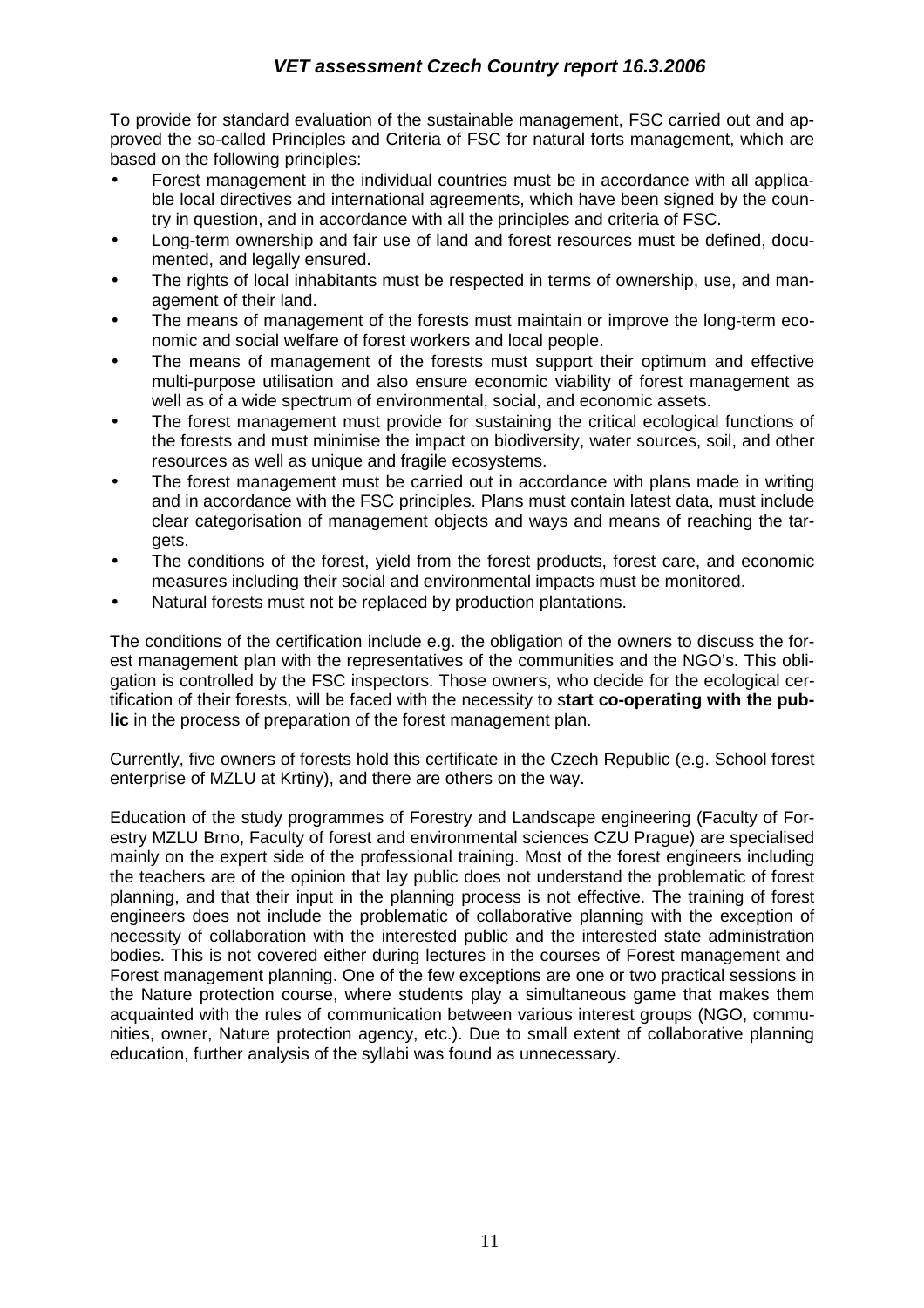## **4. Factors influencing the need for collaborative planning education and training**

## **Legal, conflicts, societal demands, trends**

The main impulse for the development of collaborative planning in the Czech Republic is:

- a) legislation determines the obligations, form, and extent of co-operation,
- b) pressure of the non-governmental organisations specialising in the protection of natural resources, which are closely co-operating with foreign partners (EU, USA).

#### Legislation:

All changes of landscape utilisation in the Czech Republic are carried out mainly through:

- spatial planning including EIA and SEA,
- land consolidation schemes.
- forest management schemes.

All the planning processes in their legislation determine the need of co-operation between the planner and the representatives of institutions of local administration and public. The extent and required form of cooperation differ in the individual laws. The most important laws that determine the need of participation in landscape utilisation are:

- Act No 50/1976 Coll., On spatial planning and building code as amended,
- Act No 100/2001, Coll., On environmental impact assessment (EIA), as amended by Act No 93/2004 Coll.,
- Act No 139/2002 Coll. On land consolidation schemes and land authorities,
- Act No 289/1995 Coll. On forests and the change of some previous laws (Forest Act)
- Regulation MZe No 83/1996 Coll. On the processing of local forest development plans and determination of management complexes, and Regulation MZe No 84/1996 Coll. On forest management planning (both from March 18, 1996).
- the obligation to discuss the regime of protection of landscape with the public issues also from the amendment of Act No 114/1992 Coll., On nature and landscape protection that defines the determination of sites NATURA 2000.

The following laws relate to the functioning of public administration bodies, in which the extent and way of communication with the public is determined:

- Act No 128/2000 Coll., On communities (community administration), as amended.
- Act No. 129/2000 Coll., On regions (regional administration), as amended.
- Governmental decree No 181/1999 Coll., On the acceptation of the European charter of local governance.
- Act No 106/1999 Coll., On free access to information, as amended.
- Proposal of Act on the standardisation of selected public services (Ministry of Interior).
- Act No 312/2002 Coll., On officers at the local and regional authorities, dealing also with the need for educating the administrative workers.

#### **Conflicts and social requirements:**

In relation to the restitution of private property after 1989 and with the increasing need to provide for sustainable development, the need to discuss development programmes with a large group of interested public arises. This causes pressure on coping with basic techniques of inter-disciplinary and human communication. At present, none of the main participants of NRE planning is not systematically (or on obligation) trained in these techniques. Participa-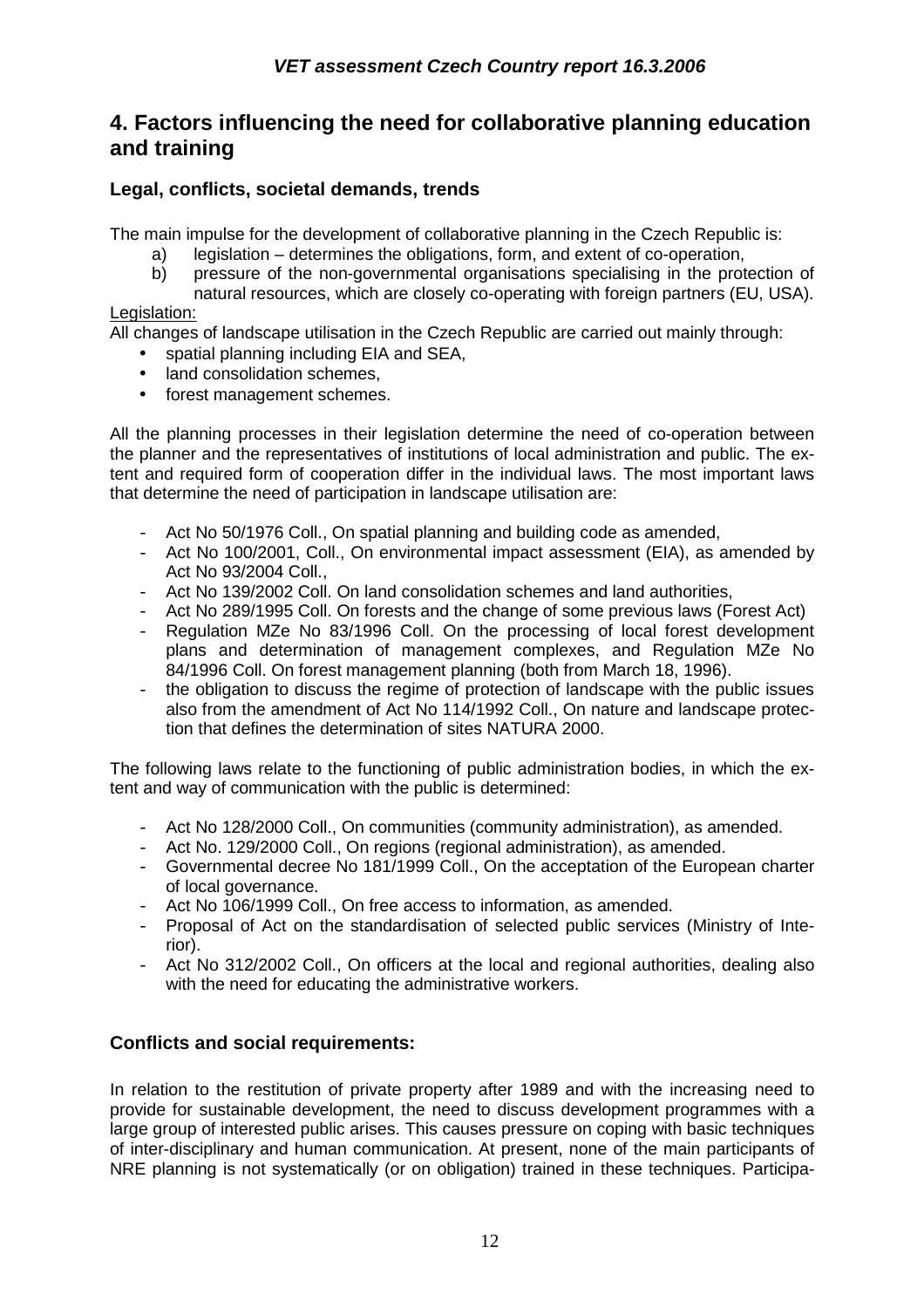tory (collaborative) planning works on the level of optionality and individual enthusiasm of the interest groups.

## **Trends**

The need to control the communication skills and develop the ability to push through ideas and opinions in group negotiation will in the Czech Republic lead to pressure on expert training in the sphere of collaborative planning. The increasing growth of specialised agencies, training institutions, and establishment of relevant courses document this trend clearly.

- **educational organisations' strategies, procedures and practice**
- **pedagogical and educational developments**

Education always reflected the interests and needs of the society. The change of political and economic strategy in the Czech Republic after 1989 substantially influences the strategy of training institutions in means of character of the provided services. The renewal of democracy and its application in all the spheres of human activities including the sector of education is a long-term process. Within the series of consequential steps, its features are slowly implemented in all the levels and forms of public education.

Whereas the expert parts of professional training can be relatively quickly innovated, development of skills related to sociological aspects is long and problematic. It depends not just on the accessibility of information, but mainly on social demand. If the society does not require the need for open dialogue on the use of landscape and natural resources, no greater changes can be expected in the sphere of training and education either.

After 17 years of societal changes in the Czech Rep. it can be stated that the interest of public in collaborative planning is increasing steadily. The interest of public together with legislative rules induces pressure on the professional preparation of experts and planers in this area, which has been neglected up to now. The training institutions thus have to focus on:

- establishing collaborative planning in professional training of future experts (mainly on MSc level),
- lifelong training of expert and lay public and promotion of collaborative planning in general.

These facts are gradually being accepted in the Czech Republic due to the co-operation of universities with foreign partners.

## **5. Collaborative planning skills, competencies and qualifications described in curricula of the educational organisations**

#### **Organisation's norms and guidelines for curriculum description**

For the sphere of spatial and landscape planning, there exist mainly the requirements of the Czech Chamber of Architects (CKA). Its educational commission suggests adjusting the curricula of the study programmes. Currently there are no official suggestions for establishing methods of collaborative planning into teaching. On the other hand, CKA requires an adequate extent of the studio-type of education  $(25 - 30 \%)$ . The required level of students' participation in co-operation with public is not defined by CKA.

In the sphere of land consolidation and water management planning schemes, the Czech chamber of engineers and technicians active in construction requires life-long expert education (as a condition for granting the authorisation to the pursuance of professional activities). This, for the moment, does not include the problematic of collaborative planning education.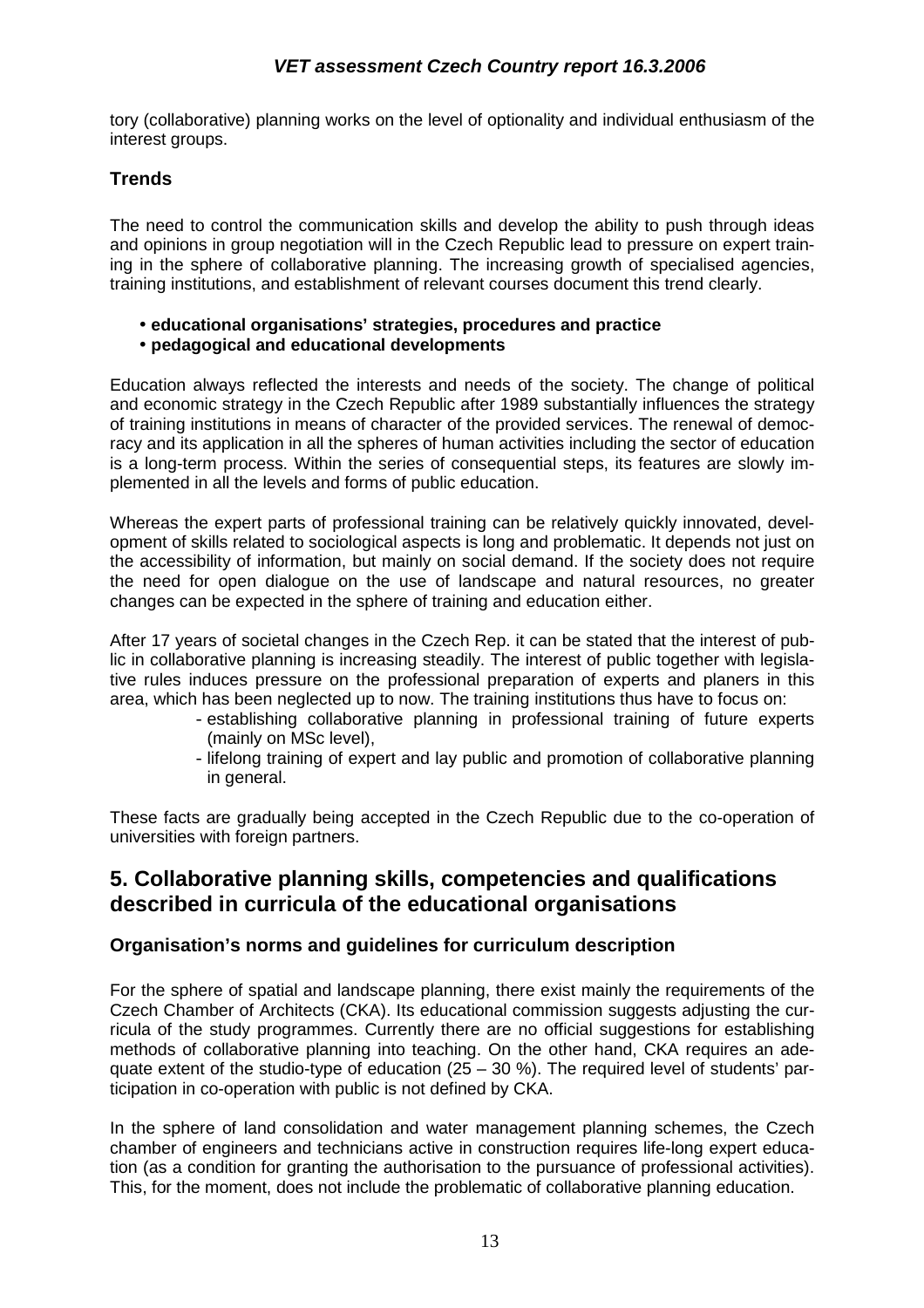### **Quality management systems / accreditation results**

In the Czech Republic, study programmes are accredited by the Ministry of Education, Youth, and Sports. Their assessment is carried out by accreditation commissions of the Ministry. The subject of assessment is not the existence and extent of education in collaborative planning.

#### **Job descriptions used in design of curricula**

All the analysed study programmes define the fulfilment of the graduates in the state and regional administration bodies (state administration and local governance bodies), as well as in planning and consulting organisations.

## **6. Available training programmes, courses and materials on collaborative planning**

The courses focusing on the education of methods and applications of participatory planning are not common in the Czech Republic, and are subject of education provided by sociologists or professionals working in the sphere of social services. They focus mainly on theory and methodology of participative planning in relation to the development of human communication. Usually they are not applied to the problematic of planning of landscape and natural resources use. Despite that, they offer good quality theoretical basis. These include for instance:

- course Pedagogic of leisure, offered by the Theological Faculty of South Bohemian University in Ceske Budejovice,
- course Psychology of police work and organisation, offered by the Department of social sciences at the Police Academy of the Czech Republic (http://www.mvcr.cz/akademie/katedry/ksv/ppp\_org.html),
- course Community studies (community projects, http://fse1.ujep.cz/00\_anotace.asp?ID=8), and Strategic planning or regional and urban development offered by the Faculty of social and economic sciences of Jan Evangelista Purkyne University in Usti nad Labem,
- course State sciences theoretical frame of participatory planning in relation to public administration, offered by Masaryk University Brno, http://skas.law.muni.cz/body.php?rawhtm=rawhtm/Statoveda.txt

Apart from regular courses offered by some universities, education and counselling in the sphere of participatory planning is dealt with by some counselling centres and public associations. Again, this activity is concentrated more into the sphere of social services, for instance:

- counselling for Community planning through group of experts, which is offered by Civic counselling centre, public beneficial enterprise Hradec Kralove (http://www.ops.cz/index.php?akce=kompla&kod=6&table=kompla),
- Educational centre Pardubice, Ministry of Labour and Social Issues offers courses of professional training in community planning http://portal.mpsv.cz/sz/local/pa\_info/vzdelavaci\_stredisko\_up\_pa/prehled\_vzdelavaci ch\_aktivit
- counselling provided by public beneficiary association Community planning http://www.komplan.cz/?page=poslani-a-cile

Counselling and education in the sphere of environmental sciences and use of natural resources in the Czech Republic is mostly provided by centres of environmental education. They fulfil the function of training centre for the interested public, and often act also as direct participants in the planning processes. These include e.g.: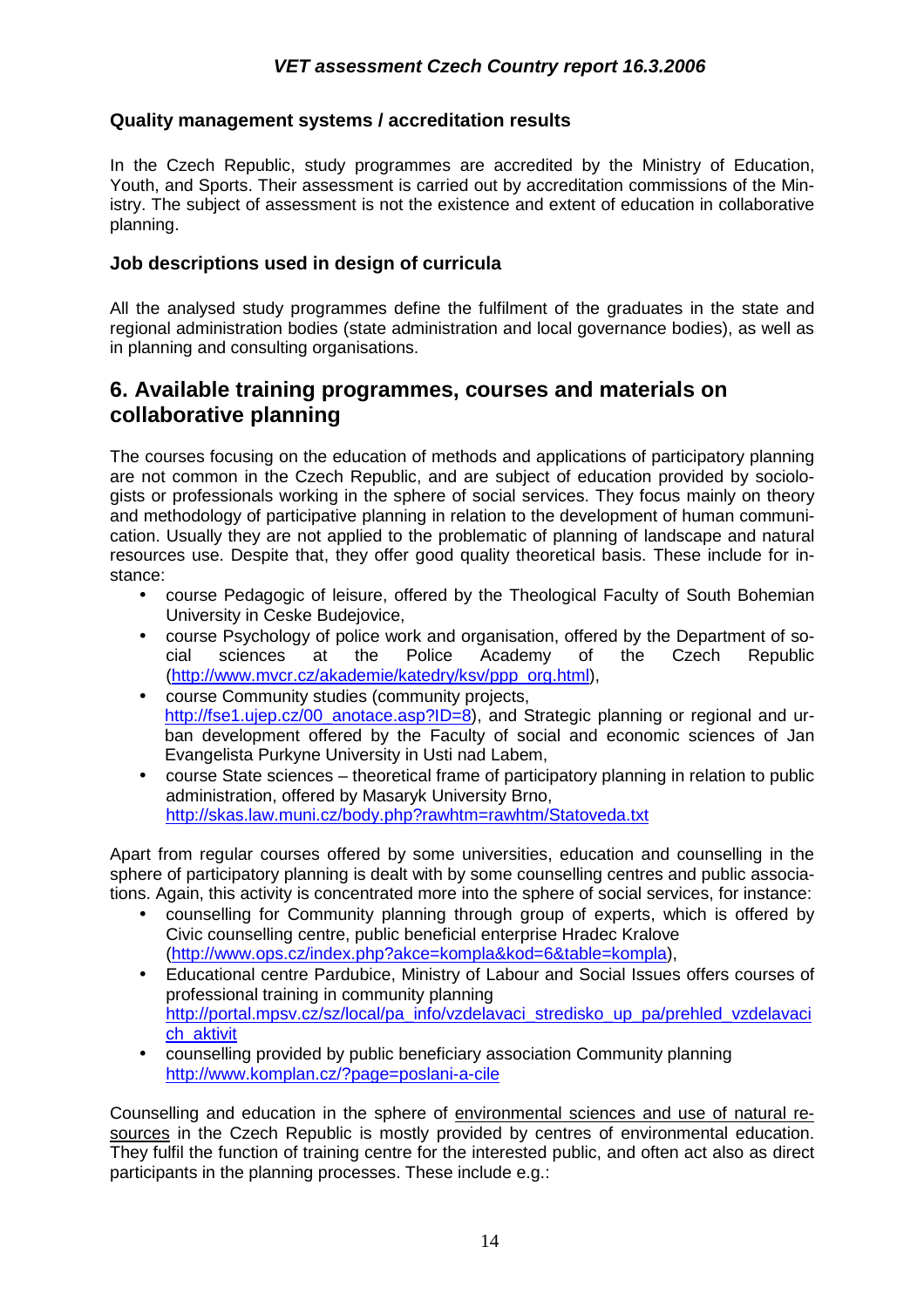- **Koniklec Agency**, civic association for human rights and natural environment, http://agentura.koniklec.cz/zivotopis.html,
- **VIA Foundation** (http://nadacevia.cz) supports the activity of non-profit organisations in regions. The support applies to projects of local development in environmental, cultural, and social sphere implemented upon the will and with participation of the local citizens. The activities include also training and consulting.
- **Partnership Foundation** (www.nadacepartnerstvi.cz) programmes Partnership for public spaces, Partnership for Kolin region, School of sustainable living, Energetic alternatives. Target groups are: NGO's, local authorities of towns, communities, and town quarters, business sector, specialised professions (architects, urban planners, transport engineers, business people, landscape architects, etc.), broad public – mainly citizens in communities where projects are hardly ever organised, and media.
- **Veronica** apart from the function of consulting and educational centre, Veronica takes part in e.g. work of consulting expert group that formulates the requirements of citizens in the process of designing and discussing the spatial plan of city of Brno, or acts as a mediator in organised negotiation of NGO's in case of selected development projects (e.g. within the framework of border regions ESPOO).
- **REC ČR** Regional environmental centre for Central and Eastern Europe independent international organisation, which was established in 1990 by the governments of Hungary, USA, and he European Commission. Its mission is to contribute to the solution of environmental problems in countries of Central and Eastern Europe. A part of their activities is counselling and incorporating public in planning processes.
- **CpKP** Centre for Community Work non-profit organisation, which provides services to all interested individuals and organisations from the state administration, civic organisations, and private sector. The activity includes e.g. education of state administration representatives and from the non-profit sector in the sphere of public participation and community development.
- **Civic association Podblanickem** (www.podblanickem.net) apart from development and promotion of the Podblanicko region, the association organises international seminars Students for rural areas, lead workshops within the School for rural revival, and help communities with preparation of sociological studies and community planning.

None of the universities in the Czech Republic directly offers a course in Collaborative (participatory) planning in natural and environmental resources use. Selected features of this planning are included in the syllabi of other courses. These include mainly the following study courses and programmes:

- study programme **humane environmental sciences** (Faculty of social studies, Masaryk University Brno), with courses as Team work SD 2, Management in the landscape
- agroecology (Agricultural faculty, South Bohemian University, Faculty of agronomy MZLU Brno), with courses as Land consolidation schemes, Regional management, Landscape ecology and landscape management, Landscape and spatial planning, Rural development
- **architecture and urbanism**, **landscape architecture** (FA CVUT, FA VUT, TU Liberec, ZF MZLU Lednice), with courses as Design studios, Spatial planning, Landscape planning, Principles of planning
- land consolidation schemes, protection and utilisation of the land, water manage**ment schemes, landscape engineering** (AF MZLU, LDF MZLU, FS VUT, FS CVUT, FLE CZU), with courses as Land consolidation schemes, Introduction to landscape engineering, Landscape and spatial planning (programme Land consolidation schemes, Protection and utilisation of land – AF MZLU), Forest management, and Forest management planning (programme Landscape engineering at LDF MZLU).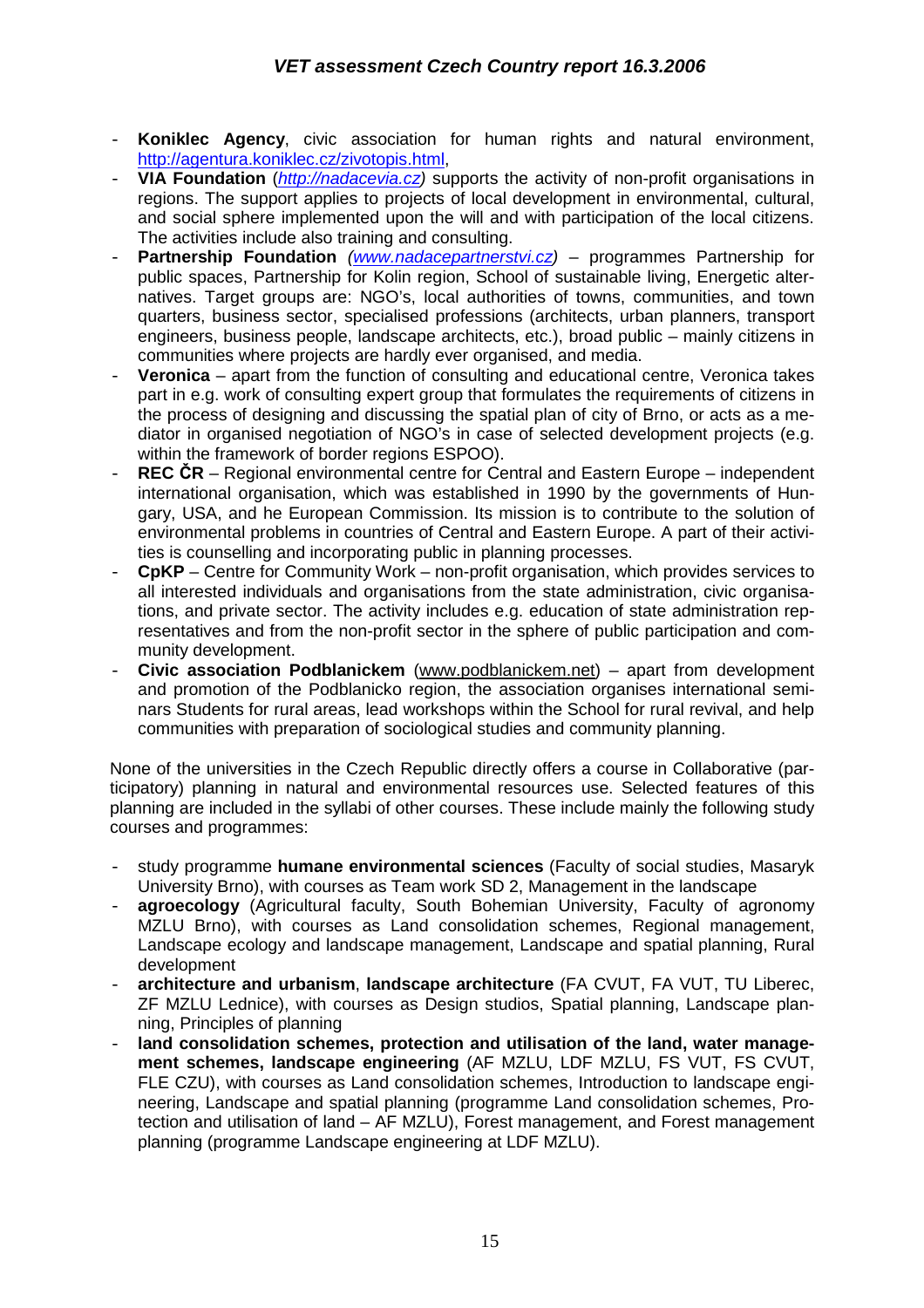Universities, which guarantee education of professional planners (urban planning and spatial planning, landscape planning, land consolidation schemes, water management, forest management, etc.), do not include any special courses focusing on the theory of collaborative planning in their curricula, more frequently they implement selected methods directly in the courses of planning and project-making. Students can practise these skills directly "in the field" during work on case studies. Methods of participatory planning are most frequently incorporated in the so-called design studios (FA CVUT, FA VUT, ZF MZLU). This method is typical mainly for the preparation of professionals in spatial planning, urbanism, and landscape architecture.

Students, who specialise in water management and land consolidation schemes (AF MZLU Brno, ZF JCU České Budějovice, ZF ČZU Prague - Suchdol), are not confronted with the theory of participatory planning at all. Despite that, they are informed about many of the processes and methods on a general level, mainly if these procedures are required by legislation (e.g. negotiation and consultation with land owners, dealings with state administration bodies and local authorities during land consolidation, etc.).

The system of forest management in the Czech Republic is not yet built on the principle of collaborative planning, but on expert planning. This situation is determined mainly by legislative rules and by the fact that most of land used for forest functions belongs to the state or to communities. Despite that, changes can be expected in this sphere as well, especially if small forest owners will interfere more in forest management. Within education at forestry faculties, the necessary information issuing from the Forestry act is provided (necessity of the planner to deal with the participants in question during the so-called basic and final procedures).

Special position within the entire system of education in collaborative planning is held by research institutes. The results they create become theoretical bases which are then applied by universities as pedagogic institutes in the process of educating professional planners.

Currently these research institutes include e.g. the Institute of system biology and ecology of the Czech Academy of Sciences in Ceske Budejovice, which deals with relevant topics such as:

- **Participatory management of protected landscape areas key to the minimisation of conflicts between biodiversity protection and socioeconomic development of local communities.** (Project VaV/610/03/03) (http://www.infodatasys.cz/). Administrators: Ing. Jan Těšitel, CSc., Ing. Vladan Šrubař, Ing. Jana Moravcová, PhDr. Drahomíra Kušová, Ing. Michael Bartoš, C<sub>Sc</sub>.
- **Comparative analysis of the system of environmental knowledge influencing rural landscape in the Czech Republic and in Central Eastern USA**  (Project ME 052) Qualitative analysis of rural community strategies. Administrator: PhDr. Miloslav Lapka, CSc.
- **Competing visions of the future of rural landscape** (Project 1P05ME750) Developing methods for use in rural landscape for studying the interactions between man and landscape and understanding the system of rural landscape. Administrator: PhDr. Miloslav Lapka, CSc.

#### **Suggested national (Czech and Slovak) literature:**

• Bednařík, A. Riešenie konfliktov, príručka pre pedagógov a pracovníkov s mládežou. Bratislava (SK): Centrum prevencie a riešenia konfliktov, 2001. 201 s. ISBN 80- 968095-4-7.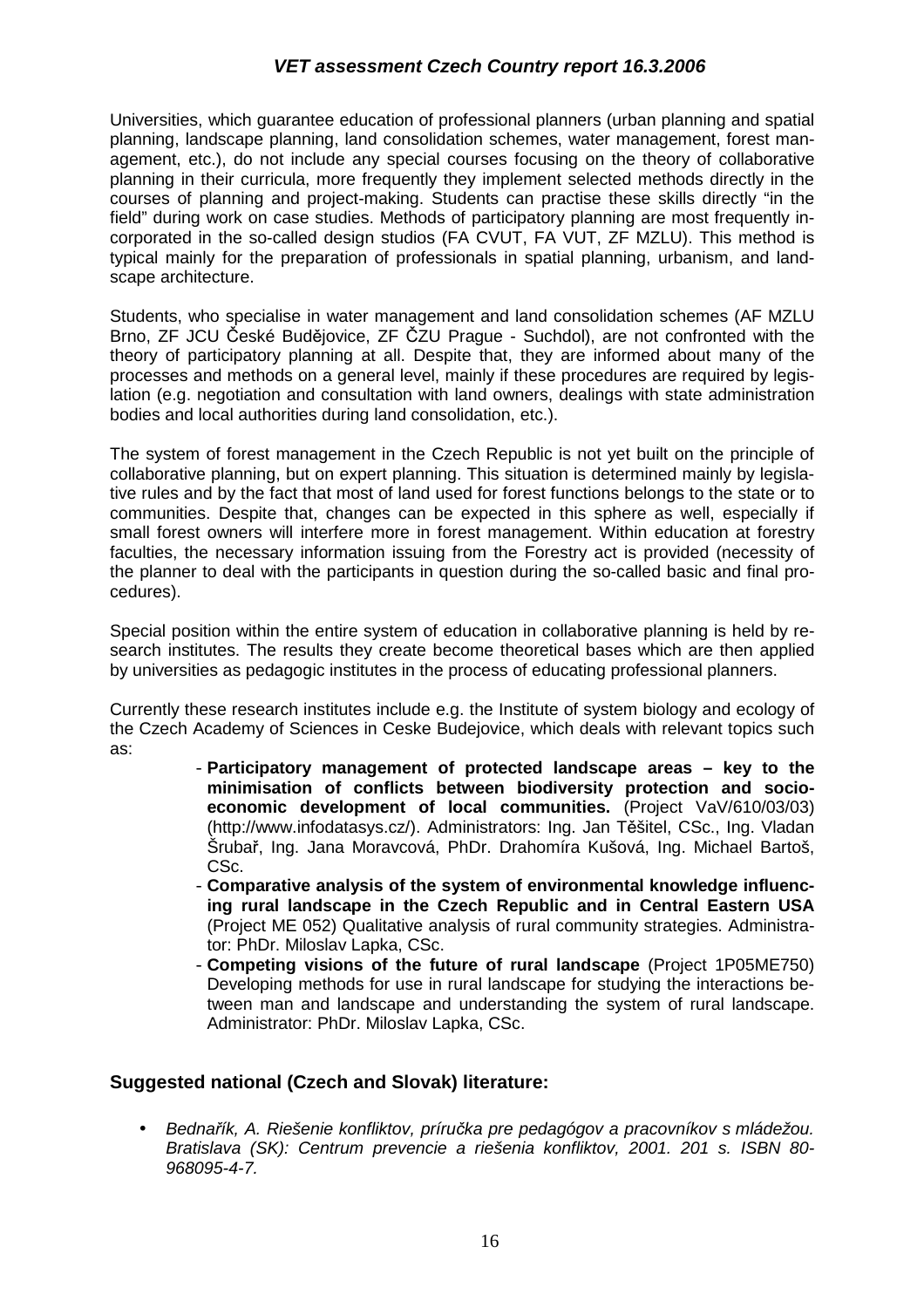- Creighton, J.L. Involving Citizens in Decision Making: A Guidebook. Washington, D.C.: Program for Community Problem Solving, 1993.
- De Bono, Edward. Pravdu mám já, určitě ne ty. 1.vyd. Praha: Argo, 1998. 295 s. ISBN 80-7203-066-3.
- Dejmal, I., Rynda, I. Metoda CVM. Případová studie cementárna Tmáň. Praha: Centrum ŽP při FFUK Praha.
- DeVito, Joseph A. Základy mezilidské komunikace. 1.vyd. Praha: Grada, 2001. 420 s. ISBN 80-7169-988-8
- Fingerová, R., Přenosilová, Z. (eds.) Sídlo a krajina věc veřejná. In Čas v životě, zahradě krajině. Sborník referátů. Luhačovice: SZKT, 2005. pp. 107 – 138. ISBN 80- 902910-9-0.
- Gardner, John W. Budování komunity. Praha: Nadace VIA, 1999.
- Holá, Lenka. Mediace : Způsob řešení mezilidských konfliktů. 1.vyd. Praha: Grada, 2003. 190 s. ISBN 80-247-0467-6
- Chaloupková, Helena L. Moje obec, moje město věc veřejná : Techniky k zapojování veřejnosti do místních plánovacích procesů. Praha: Nadace VIA, 2000. 67 s.
- Interpretace místního dědictví. Z edice Metody komunitního rozvoje. Brno: Nadace Partnerství, 2004. 119 s. ISBN 80-239-2068-5. Překlad a doplnění publikace vydané Tourism and the Environment Initiative, Bridge House, Inverness.
- Jeřábek, Hynek, Mička, Pavel, Berman, Eric, Bursíková, Ivana, Voster, Maarten a kol. Sedm kroků k zapojení veřejnosti. Průvodce participačním procesem. 1. ed. Praha-Měchenice: Agora Central Europe, 2002. 95 s.
- Kažmierski, Tomáš, Pelcl, Petr. Projektové a strategické plánování pro neziskové organizace. Praha: REC ČR et CpKP, 2003. Vydáno jako součást projektu "Udržitelné plánování a řízení nevládních organizací se zaměřením na ekologickou výchovu". Projekt Phare – Rozvoj občanské společnosti. 57 s. ISBN 80-902368-9-8
- Kolektiv. Participácia funguje! 21 techník komunitnej participácie pre 21. storočie. Překlad publikace Lewis, J. - Walker, P. - Unsworth, C. Participation works!, vyd. The New Economics Foundation. Rajecké Teplice: Občanskie združenie Kultúra, 2002.
- Madden, K. Utváření místa : příručka k vytváření kvalitních veřejných prostranství. 1. vyd. Brno : Nadace Partnerství, 2003. 99 s. ISBN 80-239-0614-3.
- Miková, Karolína, Pauliniová, Zora. Občianska participácia : pre všetkých ľudí, ktorí chcú spolurozhodovať o mieste, kde žijú.Bratislava: Jaspis, 2001. 52 s. IABN 8085576317
- Moi, Ali. Public relations Praktický průvodce pro neziskové organizace. Praha: Nadace VIA.
- Morgan, David L. Ohniskové skupiny jako metoda kvalitativního výzkumu. 1.vyd. Boskovice: Albert Boskovice, 2001. 99 s. ISBN 80-85834-77-4.
- Ondrušek, D., Labáth, V., Tordová, Z. Konflikt, zmierovanie, zmierovacie rady.
- Ondrušek, Dušan, Labáth, Vladimír, Tordová, Zuzana. Konflikt, zmierovanie, zmierovacie rady. Bratislava: Partners for Democratic Change Slovakia, 2004. 79 s. ISBN 8096893475
- Pelcl, Petr, Rosecký, Daniel, Oriniaková, Pavla. Zapojení veřejnosti do plánování regionálního rozvoje : základní metodická doporučení. Přerov: Centrum pro komunitní práci, 2001. 49 s. ISBN 80-7212-189-8.
- Plamínek, Jiří. Řešení konfliktů a umění rozhodovat. 1.vyd, Praha: Argo, 1994. 98 s. ISBN 80-85794-14-4.
- Průvodce komunitním plánováním. 1.vyd. Praha: MPSV, 2002.
- REITSCHMIEDOVÁ, A., Práce s veřejností a místní Agenda 21. 1. vyd, Praha : Ministerstvo životního prostředí ČR : Český ekologický ústav, 1998. 88 s. ISBN 80- 7212-047-6
- Riskin, Leonard L., Arnold, Tom, Keating, Michael J. Mediace aneb jak řešit konflikty. Praha: Sdružení pro rozvoj sociální práce v trestní justici ve spolupráci s Českým centrem pro vyjednávání a řešení konfliktů FACIA, 1997. 126 s. ISBN 80-901710-6-0.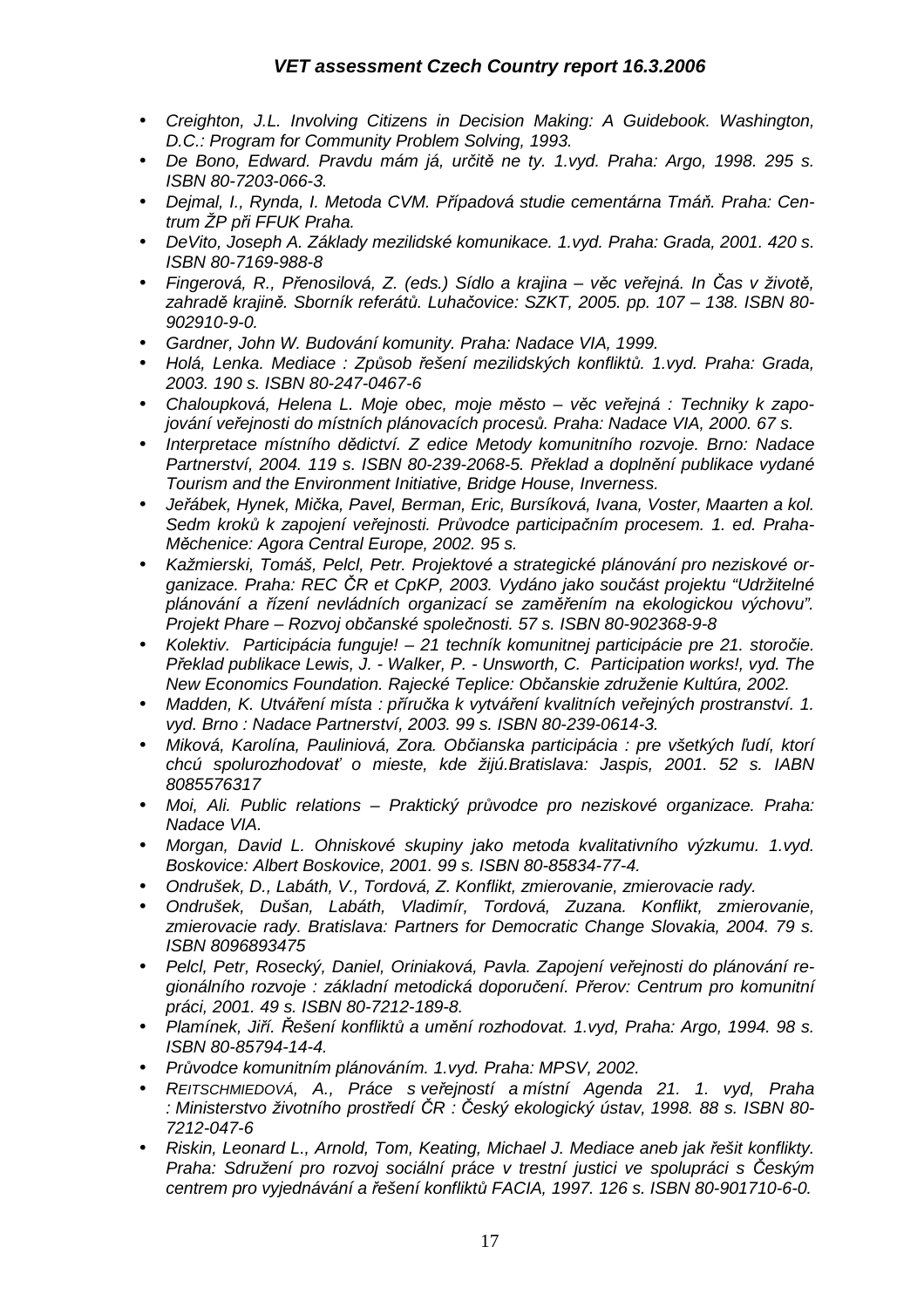- Šálek, Marek, Feřtek, Tomáš. Novináři nejsou zlí. Mediální rukověť pro neziskové organizace. Praha: Nadace VIA, 2001. 94 s. ISBN 80-239-0261-X.
- Török, M. Startegic Planning. John Hopkins Institute for Policy Studies Center for Civil Society Studies Wates, N. Plánovací víkend. Praha: Nadace Partnerství.
- Tošner, Jiří, Sozanská, Olga. Dobrovolníci a metodika práce s nimi. 1.vyd. Praha: Portál, 2002. 152 s. ISBN 80-7178-514-8.
- Tvorba vize komunity. Z edice Metody komunitního rozvoje. Brno: Nadace Partnerství, 2004. 119 s. ISBN 80-239-2067-7. Překlad a doplnění publikace vydané Antioch New England Institute, New Hampshire 2001.
- Utváření místa. Překlad publikace How to Turn a Place Around vydané organizací Project for Public Spaces. Praha: Nadace Partnerství.
- Žežula, O., Vasková, V. Komunitní plánování věc veřejná : jak zjistit, co lidé opravu chtějí? : jak zlepšit život v obci? 1.vyd. Praha : Vydalo Ministerstvo práce a sociálních věcí, 2002. 15 s. 80-86552-30-6.
- Projekt PHARE CZ 9705-05-03 "Integrované rozhodování v oblasti ŽP a podpora účasti veřejnosti", 1999-2000
- Projekt PHARE CZ 9705-05-02 "Podpora zavedení systému environmentálního managementu a auditingu", 1999-2000
- PPŽP/330/1/98 "Uplatnění výsledků mezinárodní spolupráce při podpoře rozhodování v ŽP", 1998

## **7. Most important challenges faced by the educators in implementing the elements of collaborative planning in their education and training**

As the results of the questionnaire survey carried out for the purposes of the EnTraCoP study have shown, there are several areas and groups of problems or challenges faced by the teachers in implementing the elements of collaborative planning. These can be summarised as follows:

- difficulty in meeting the requirements and increasing demands for collaborative planning skills coming from students and public – to provide for more time and space to teach collaborative planning, study programmes would need to be adjusted and changed
- difficulty in "mapping" and defining all the fields and forms of collaborative planning existing in the Czech Republic and throughout Europe as a result of this topic covering many disciplines, and information being too scattered and hard to find
- lack of teachers skilled and experienced in theory of collaborative planning
- lack of available methodologies, books, or other instructive materials on collaborative planning theory
- absence of institutions providing courses focusing directly on teaching collaborative planning skills
- lack of methodologies and experience on how to implement knowledge and practical tools from other disciplines in NRE collaborative planning, though there is a great potential for this – e.g. implementation of managerial methods and tools, economical, sociological, and psychological tools and methods (mind-mapping, games, role-play, communication skills, rhetorical skills, public opinion surveying, questionnaires, etc.)

More information and detailed data are included in the survey results presented in the Annex to this report.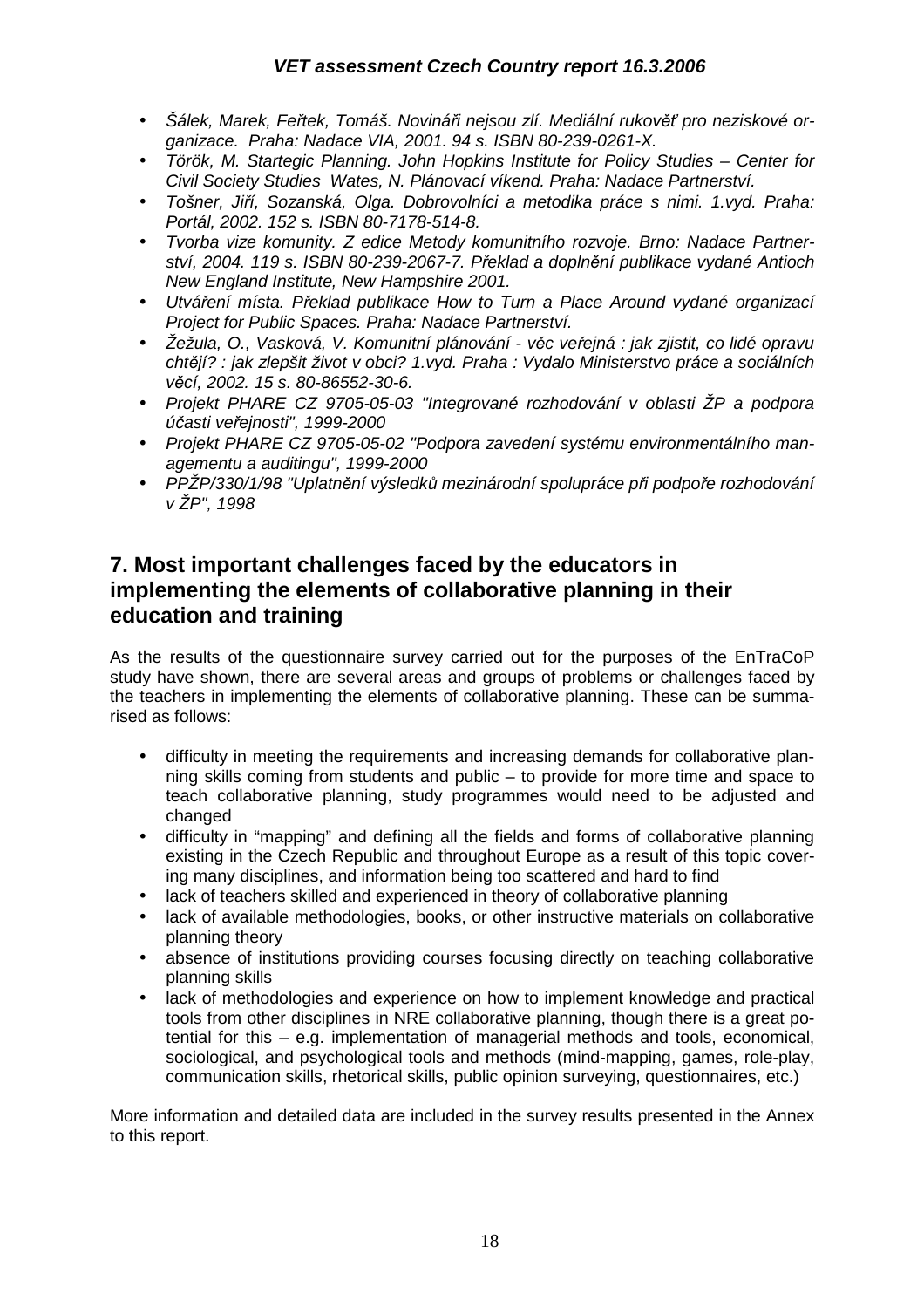## **8. Priority needs of the educators for skills development and further training in collaborative planning**

Upon the results of the questionnaire survey carried out among teachers and educators, the following needs were highlighted as priority:

- availability of specialised literature and methodologies on collaborative planning theory and means of implementing it in national languages
- possibility to enter courses or workshops specialising in "teaching how to teach collaborative planning" in the Czech Republic
- sharing and exchange of information and experience with other countries, e.g. through a website, where tips and hints for NRE planning teaching could be found and downloaded
- possibility of continuous self-education and training of teachers in collaborative planning – via specialised workshops or seminars
- exchange of experience on collaborative planning teaching with professionals from other disciplines, e.g. business, management, marketing, sociology, psychology, etc.
- possibility to improve the teachers' qualification by receiving certificates for passing such courses

In the Czech Republic, participatory (collaborative) planning is carried out thanks to the activity of the individual communities. One of the first ones was the village of Skotnice, which is known for its development programmes for improvement and revitalisation of the village environment, which are participated by public. The people of Skotnice consider the following tools and methods to be particularly useful for communicating with public:

- planning weekends
- public hearings even in cases where it is not required by law
- civic counselling commissions (dealing with concrete problem)
- local work groups
- round tables organised on the principle of equality of opinion groups (dealing with problematic issues)
- collecting of comments, opinions, and suggestions in the form of poll tickets or questionnaires
- art competitions

The following methods of informing public are suggested as useful and well-tried for the development of collaborative planning (apart from the public notice boards):

- notice boards placed at unusual places in the village
- mobile information panels and exhibitions
- press materials and leaflets made by children
- $telephone information sent via mobile phones$
- personal letters
- personal contacts informal meetings of the local governance with the citizens
- public discussion forums with clearly defined rules of discussion
- children's parliament
- video projection accompanying discussed topics
- open door day at the local authority office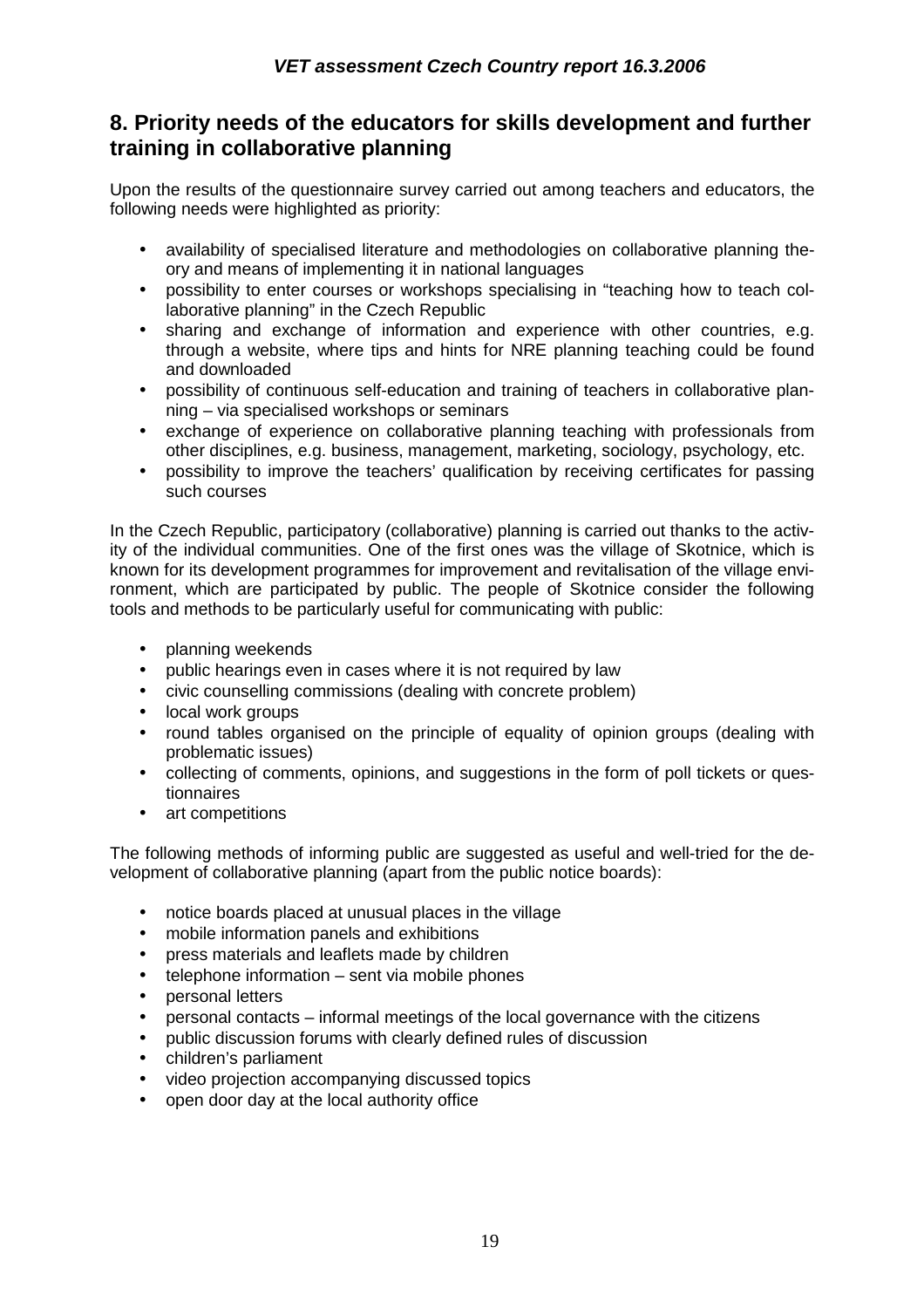### **Results and comments gathered during interview with students (landscape architecture, MSc level course):**

#### **Most frequently used methods of teaching:**

- classical lectures
- discussions
- small exercises
- lectures by professionals outside professionals from practice
- most frequently, the teacher is the centre of attention. The teacher is considered more as a provider/mediator of knowledge, and therefore is the centre of attention as consultant and counsellor.

#### **Features of collaborative planning that the students are confronted with at lectures:**

- lectures by outside professionals
- workshops with public participation
- questionnaire surveys
- co-operation with community and town mayors
- field surveys
- excursions and site visits
- presentation of projects in public and at local authorities
- team work in the design studios
- participation in student project competitions
- interaction with foreign exchange students coming from different environments and sharing of experience

#### **The students do not know the current system of qualifications and competencies**

#### **Estimated time dedicated to collaborative planning education:**

- during design studios + approximately 4 subjects =  $10 20$  % of the course
- $\bullet$  excursions and site visits, external lecturers  $= 2$  weeks during 2 years of study
- 2 weeks

#### **Examples of lecture topics and used methods and tools:**

- topics: collaborative planning, co-operation with the public, notes from lectures
- case studies, films, lectures by outside professionals, site visits

#### **Students' contacts with professional practice:**

- are very individual and related to the solution of semestral studio projects, diploma theses, obligatory practice, or interest activities of the student
- consultation with local authorities, farmers, architects, teachers from other universities
- most of the teachers are actively practicing planners or consultants

#### **General remarks from the students:**

- the extent of the education of collaborative planning is insufficient
- it is necessary to increase the share of interactive forms of teaching

#### **Estimation of the quality of collaborative planning education by students:**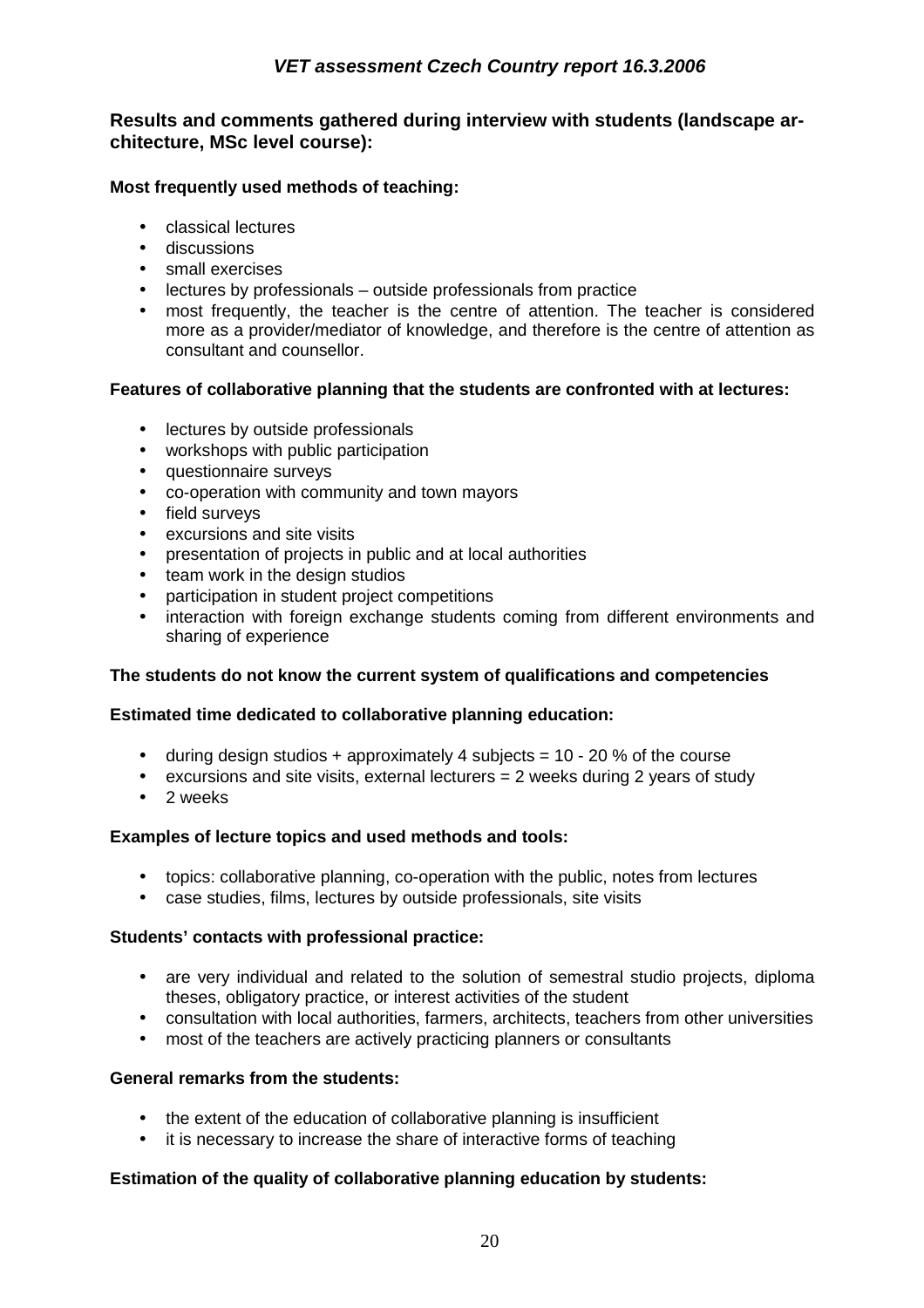• the study programme does not sufficiently cover (doesn't cover at all) the topics of collaborative planning

#### **Potential interest in collaborative planning seminars:**

• The students' interest is great – they consider collaborative planning as an important step towards the practical professional life, and a good training of better communication with public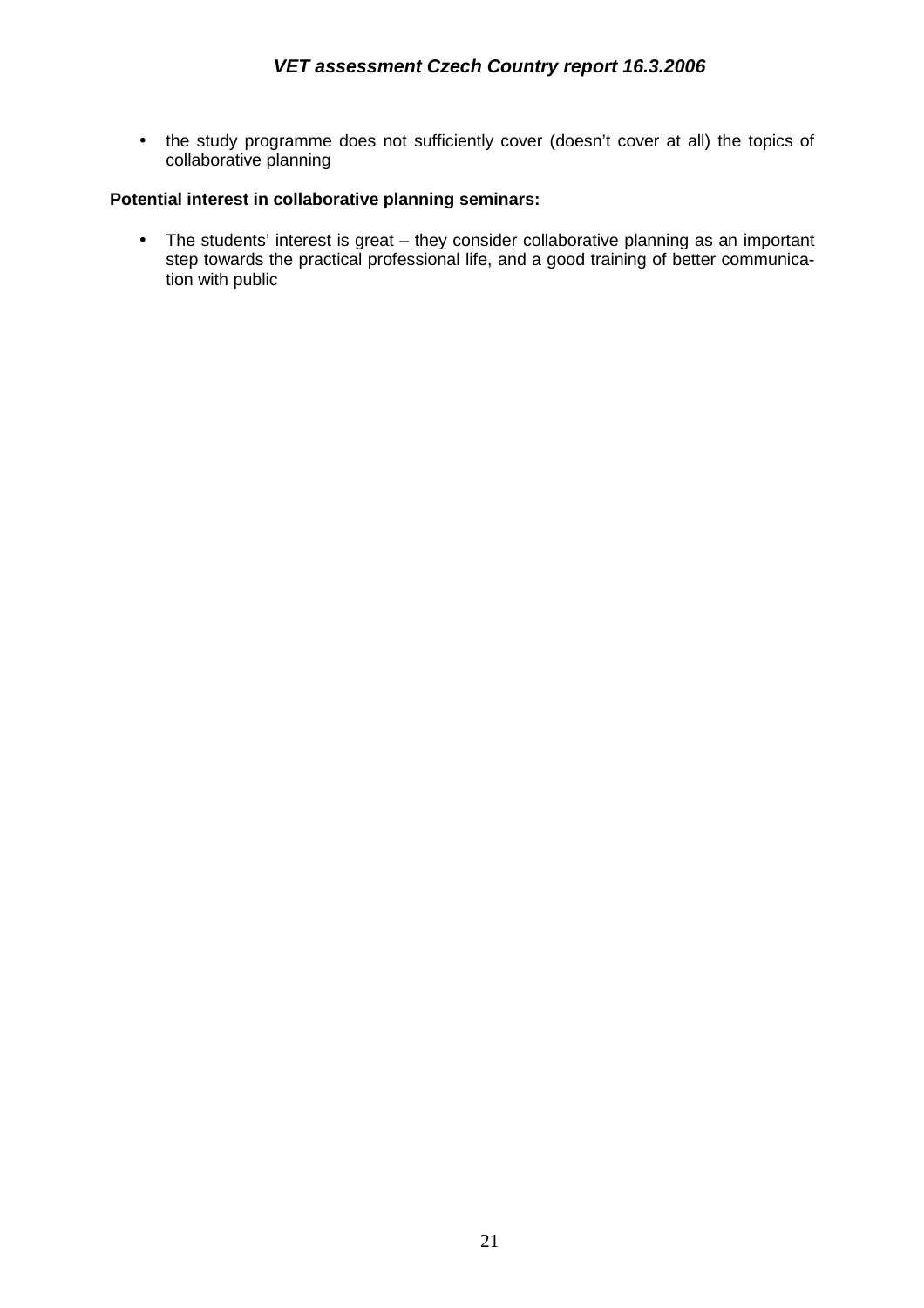## **9. Conclusions and recommendations to the CoPack**

In the Czech Republic, collaborative planning is still a relatively young field of focus, which is caused mainly by the political development as described above. As a result, there is not enough proper knowledge and experience available to the teachers and educators of collaborative planning elements, especially in the field of natural and environmental planning. In other disciplines, situation is much better, especially in economical and business sciences, sociology, psychology, theory of communication, where adequate information and skills are readily available in wide selection. Some of the managerial and business techniques can be applied in NRE teaching and collaborative planning (e.g. mind-mapping, role-play games, etc.), but the interaction between the individual disciplines and exchange of information, methods, and experience is absolutely insufficient on the basis of co-operation between universities and faculties. Such applications are always the result of the individual effort and activity of certain teachers and educators, and there are no workshops or seminars where these teachers could meet and exchange their experience on collaborative planning methods teaching.

The suggestions and recommendations for the CoPack therefore issue from this very situation, with teachers and educators being highly interested in learning basically anything new about methods and tools which could be used and applied in their work. Most of the methods and tools listed in the annexed questionnaires were marked as unavailable but highly desirable in the Czech Republic, which shows a great interest in the theory of collaborative planning in general.

However, as with other countries, there are some specifics characteristic for the Czech Republic, its educational system, or traditional understanding of problems and topics. Some of these characteristics have proved to represent quite serious barriers in understanding the questions in the survey, and generally the theory of collaborative planning. For future documents prepared as a part of the CoPack, explanation of all terms used would be highly desirable in non-technical language. This is a result of the teachers and educators coming from wide range of professional fields, sometimes not being familiar with all the mentioned techniques or methods that might be used in other disciplines, or which may have no tradition in the Czech Republic whatsoever. In relation to these "barriers" some concrete questions raised from the survey respondents, asking for the explanation of terms that are not commonly known in our country (e.g. steering groups, and others). To overcome these barriers and difficulties, some communication platform would be useful (e.g. interactive website of the project where answers to related questions and definitions of terms could be found, and discussed with other teachers), as well as the availability of some form of a course where the educators could gain the knowledge necessary, exchange experience and opinions, and thus improve their professional qualification.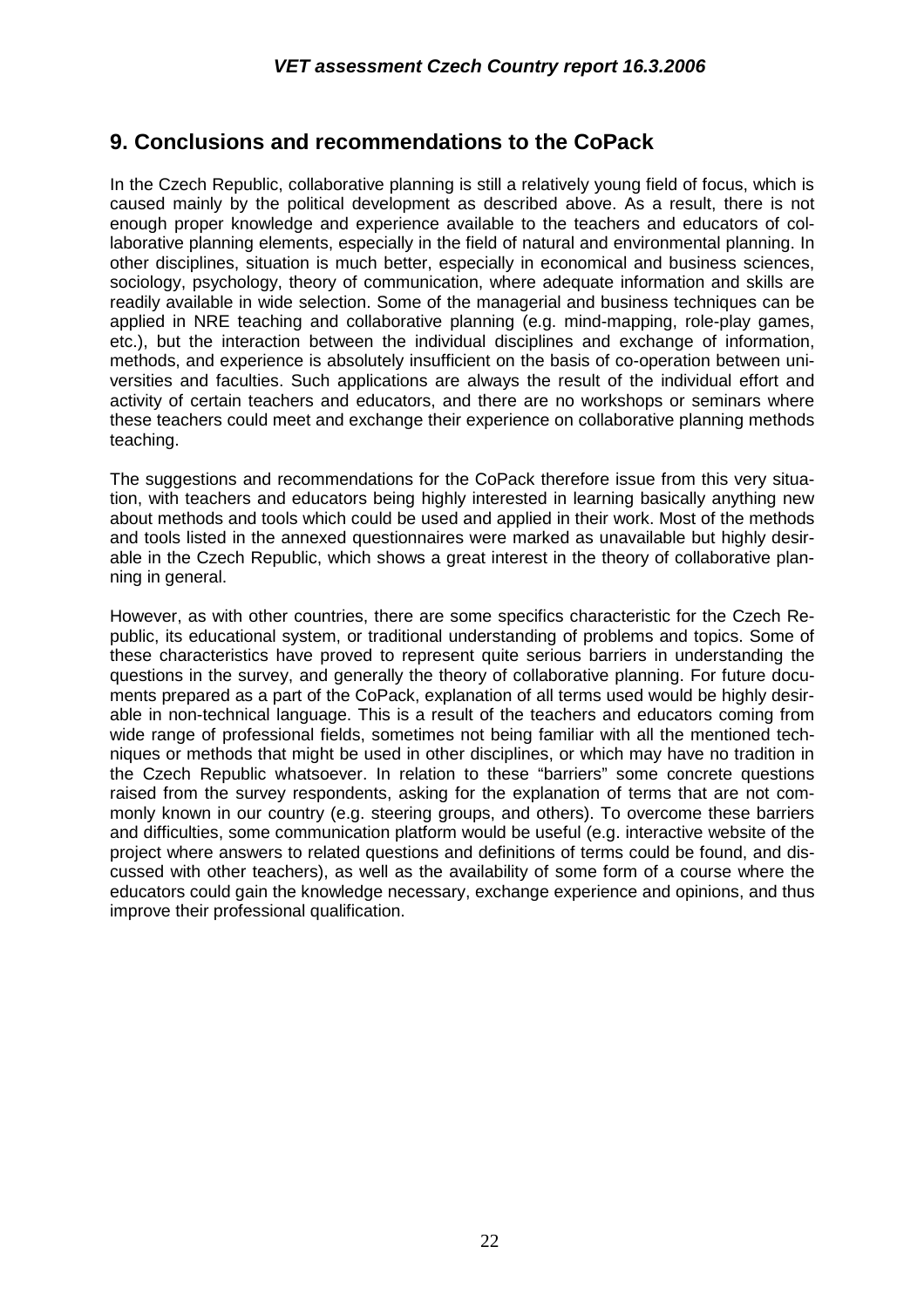## **Annex 1 Evaluation of the EnTraCoP questionnaires**

## **Questionnaire for teachers and trainers of collaborative planning**

During the survey, the questionnaire was distributed among educators and trainers dealing with collaborative planning and natural and environmental resources-related education in the Czech Republic. Approximately 60 people were asked to read and fill in the questionnaire, while the total number of questionnaires actually filled and returned was **20**, with respondents coming from **10** different organisations as listed below.

Therefore the **rate of recoverability** was over **30 percent**.

The most frequent reason for people not returning the questionnaire was, according to their responses, the length of the questionnaire, and a too high number of questions that discouraged them from participating.

The evaluation of the answers given to the questions is given in the overview below.

#### **1. Basic information on the respondent and her/his organisation**

#### **1.1. Profession/title**

The majority of respondents are professionally involved in the fields of landscape architecture and landscape management. Most of them hold a degree in agriculture or technical sciences – Ing. (the Czech equivalent of MSc), there is one person with MA title (sociology). The structure of professions is given in the attached graph:



#### **1.2. Professional education (subject and degree)**

All of the 20 respondents to the survey hold university degrees on MSc. level. There are two postgraduate doctors (Dr. Ing.), one of whom also holds the title of docent. The structure of professional education is given in the table below:

| <b>Professional education</b> | <b>Number of respondents</b> |
|-------------------------------|------------------------------|
| Landscape architecture        |                              |
| Landscape management          |                              |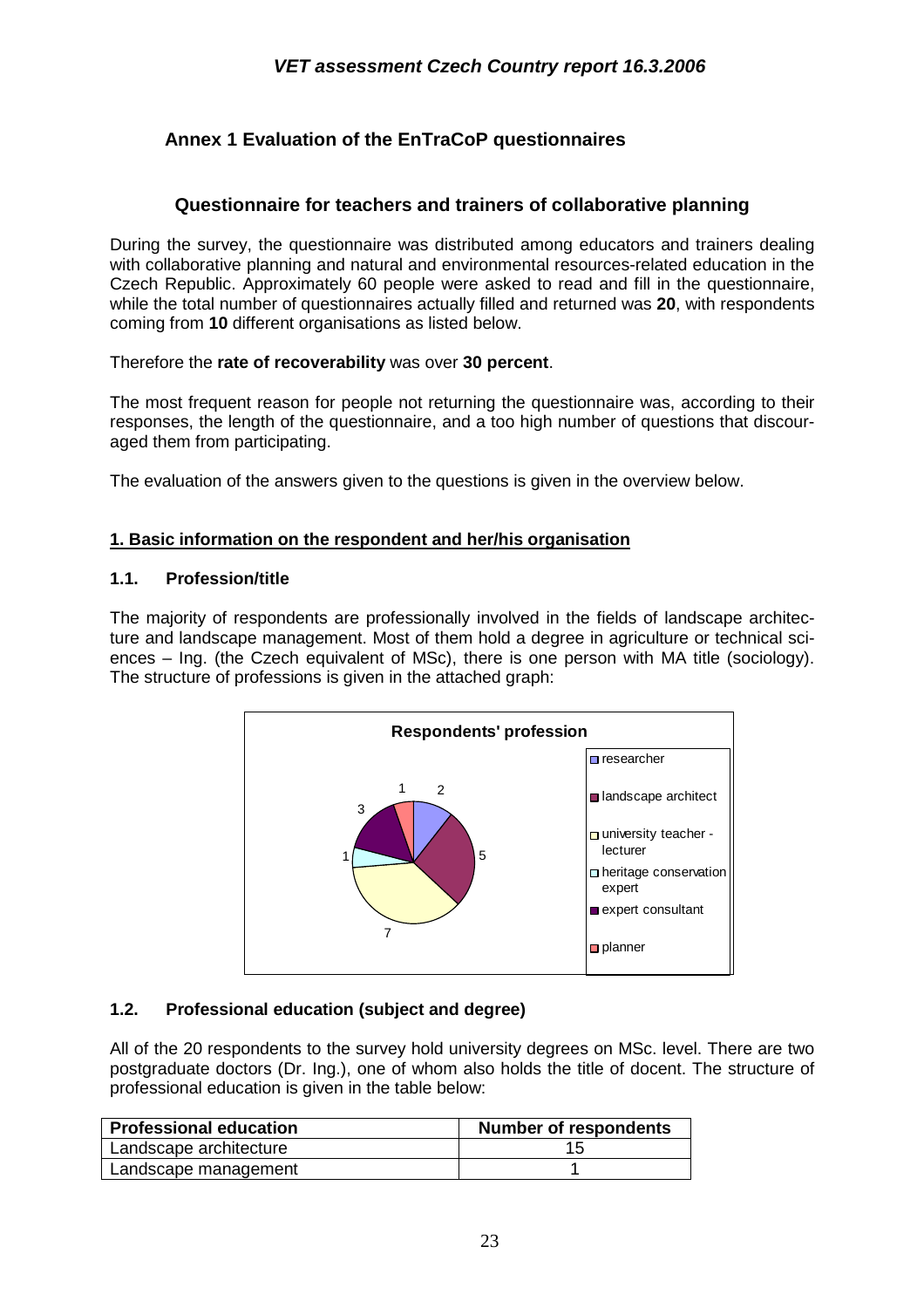| Agriculture           |  |
|-----------------------|--|
| Forestry              |  |
| Sociology, philosophy |  |

#### **1.3. Position in the organisation**

The overview of the position of the respondents in their organisations is given in the attached graph.



#### **1.4. Professional field or sector of the organisation**

The overview of the professional fields of the respondents is given in the table below. Besides that, 11 all the respondents are employed in the field of education (mostly universities).

The respondents came from the following institutions:

- Mendel University of Agriculture and Forestry Brno (Faculty of Agronomy, Faculty of Horticulture, Faculty of Forestry)
- Czech Agricultural University Prague
- Czech Academy of Sciences
- Ministry of Environment of the Czech Republic
- South-Bohemian University České Budějovice
- Masaryk University Brno, Faculty of Social Sciences
- Silva Tarouca Research Institute of Ornamental Horticulture Pruhonice
- Faculty of Architecture, Czech Technological University Prague
- Czech Association of Landscape Engineers

| <b>Professional field</b>                          | <b>Number of</b><br>respondents |
|----------------------------------------------------|---------------------------------|
| Environmental research – Czech Academy of Sciences |                                 |
| Spatial and landscape planning                     |                                 |
| Garden design, horticulture                        |                                 |
| Environmental planning and counselling             |                                 |
| General biology                                    |                                 |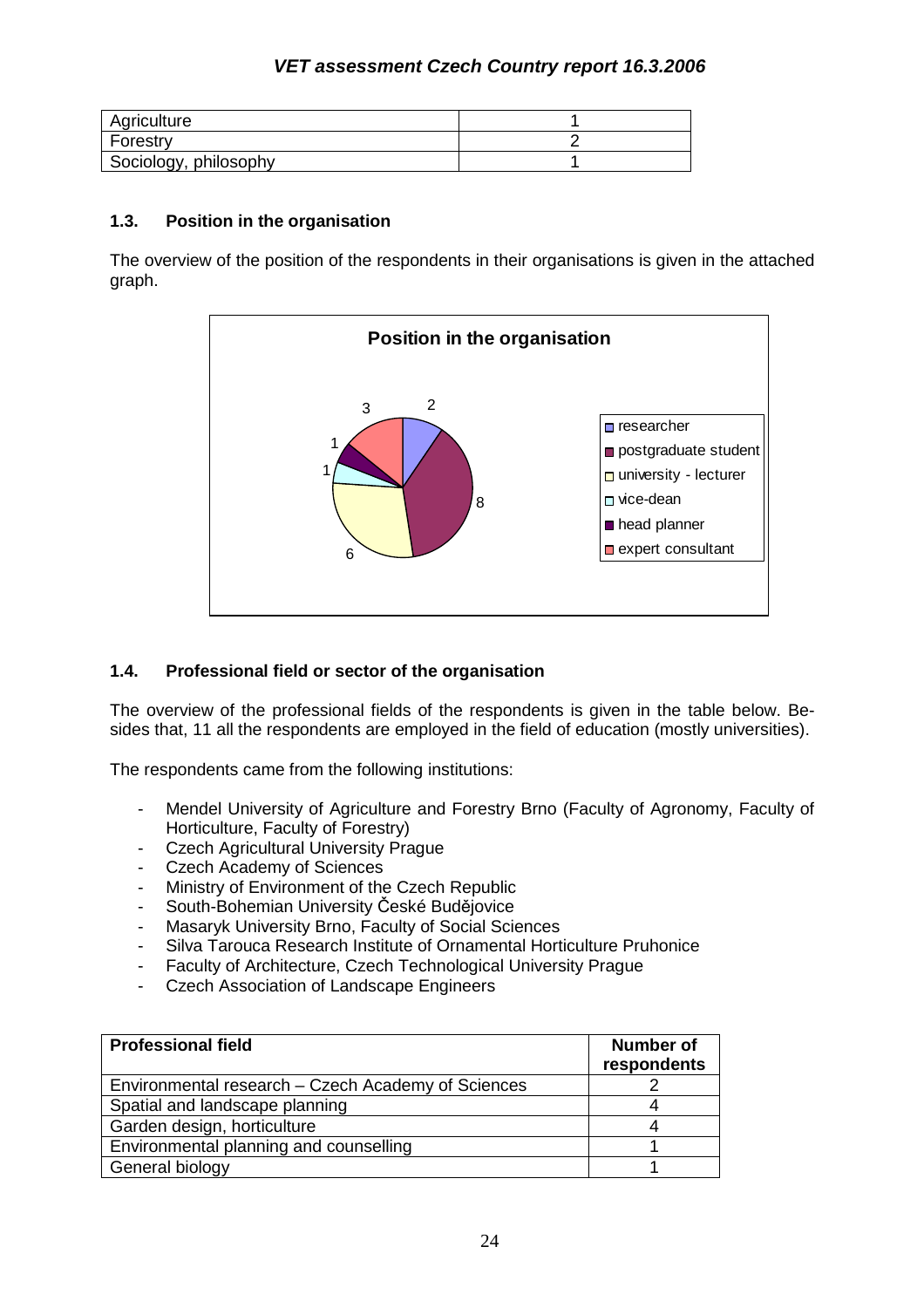| Specialised consultancy – green spaces and heritage sites |  |
|-----------------------------------------------------------|--|
| Environmental and nature protection                       |  |
| Forestry and landscape management                         |  |
| Agricultural ecology                                      |  |
| Social ecology                                            |  |
| Ministry of Environment of the Czech Republic             |  |

#### **1.5. Type of educational organisation:**

The overview of type of educational organisations and coverage of degree education provided is given in the following graph:



#### **2. Characteristics of the respondents' work**

#### **2.1. Description of the respondents' work**

The scope of the various tasks and duties the respondents are responsible for in their work is rather broad, and range from basic research, lecturing, specialised consultancy and counselling, to planning and working on projects. When pursuing their work, most of the respondents cover multiple topics in their work. Almost all the respondents are in some way involved in multi-disciplinary co-operation and collaboration with various institutions, local authorities, governmental bodies, NGO's, civic societies, etc.

The overview of all the work tasks as mentioned by the respondents is given in the list below:

- Environmental and landscape planning and design
- Teaching in various university courses (subjects: creative design studio, landscape theory, landscape management, spatial and landscape planning, natural resources planning, applied ecology, GIS applications, landscape ecology, rural development)
- Expert counselling and assessments
- Landscape planning and related issues (ecological networks, land consolidation schemes, spatial planning, brownfield and quarry reclamation, rural development schemes)
- Studying various issues related to the subject of natural resources management and planning – postgraduate students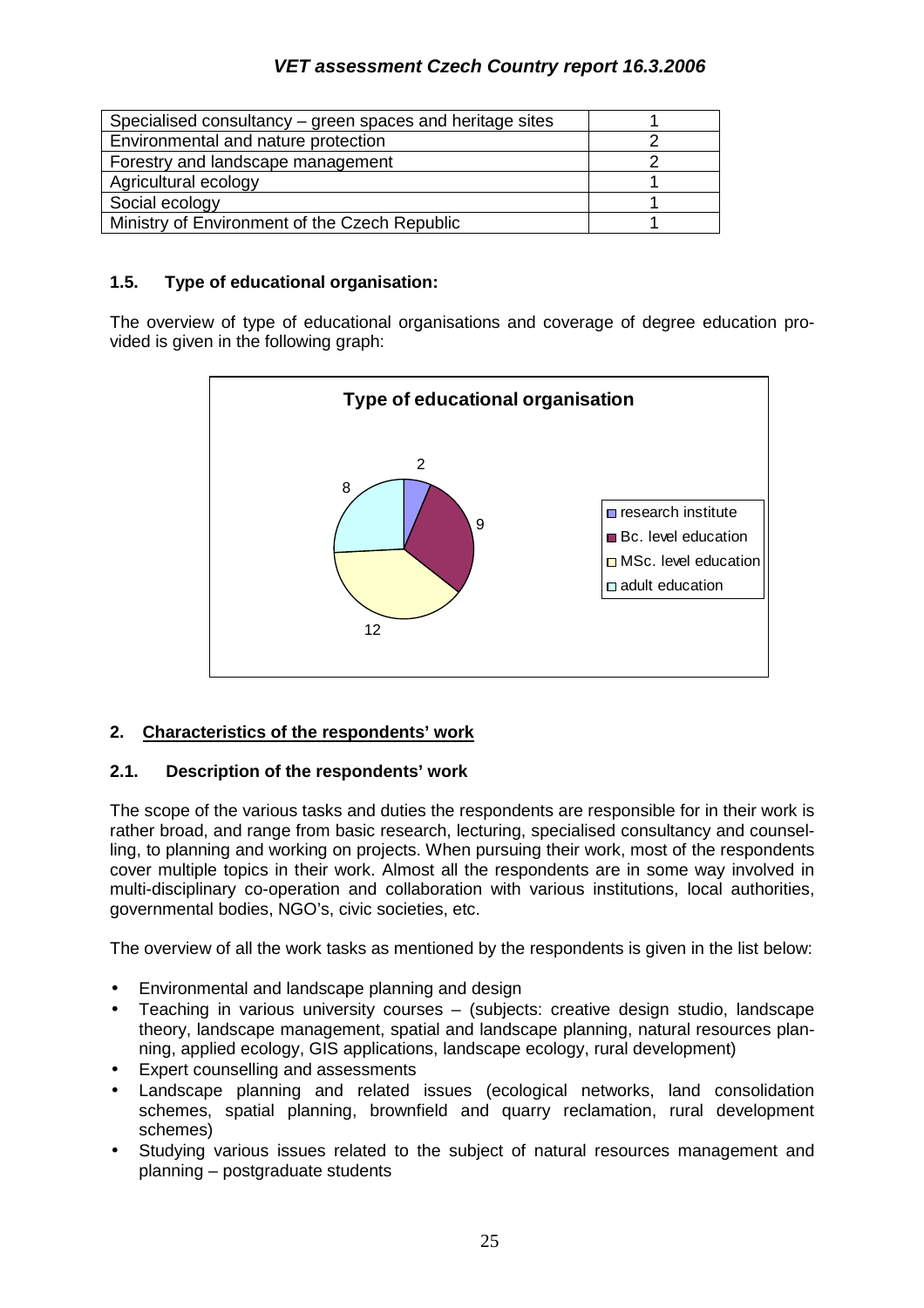- EIA and SEA assessments
- Planning and management of green spaces in historic objects
- Landscape character assessment and appraisals
- Co-ordination of landscape and nature-related documentation on regional level (strategic plans, methodologies, etc.)
- Implementation of European programmes and schemes (EURODEMO, European Landscape Convention, Care of Urban Environment Programme)
- Green spaces planning, maintenance, design, and development
- FSC forest certification environment-friendly forest management
- Natura 2000 dealing with stakeholders and land owners
- **Basic research**

## **2.2. For which of the following tasks are you training your students?**

**For which tasks are students trained?** 7 4 5 2 7 1 2 7 7 1 **Managing or supervising planning** processes Informing public on forthcoming events  $\Box$  Informing public on plans of our organisation Organisation of public involvement in planning ■ Participation in discussion with public Evaluation of collaborative planning Developing practices of collaborative planning □ Collecting information and public opinions **■ Training professionals/students in** planning ■ Mediation of negotiation or conlict solution

The structure of responses to this question is illustrated in the following graph:

## **3. Teaching collaborative planning methods/techniques**

The overview of the respondents' answers to the questions is given in the table below:

| <b>Collaborative Methods/Techniques</b>                                           | Teaching<br>currently | <b>Teaching</b><br>in the future | Need for addi-<br>tional teaching<br>materials |
|-----------------------------------------------------------------------------------|-----------------------|----------------------------------|------------------------------------------------|
| Instructions for use of communication tech-<br>niques in a communication strategy | 2                     | 8                                |                                                |
| Instructions for public meetings, hearings,<br>seminars, workshops                |                       | 11                               |                                                |
| Instructions for letters to the public                                            |                       |                                  |                                                |
| Instructions for newspaper announcements                                          |                       |                                  |                                                |
| Instructions for newsletters                                                      |                       | 3                                |                                                |
| Instructions for TV or radio programmes                                           |                       | ົ                                |                                                |
| Instructions for exhibitions in public places                                     |                       | 9                                | 5                                              |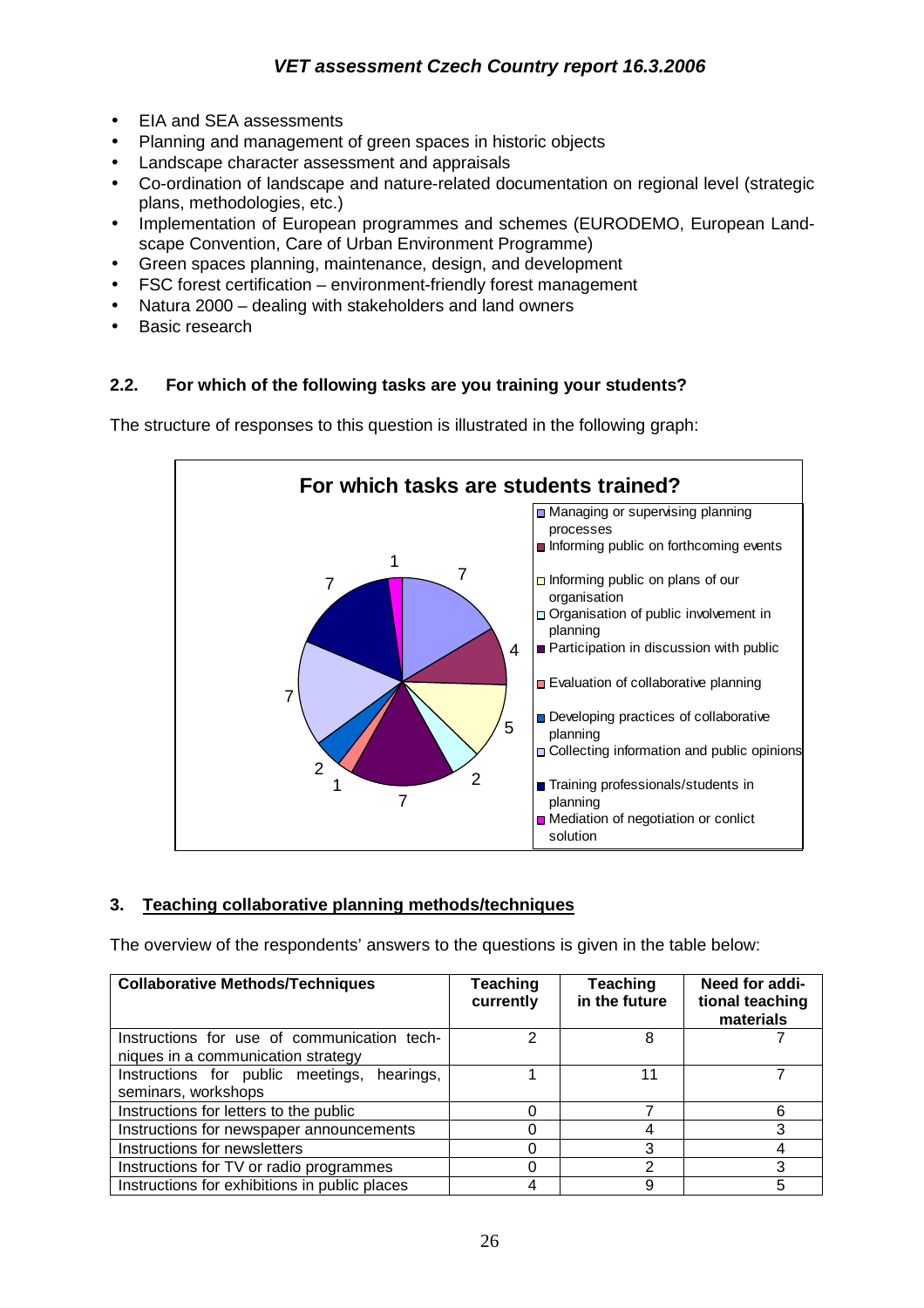| Instructions for site visits or field trips with the<br>public                                                   | 3                | 11             | 5              |
|------------------------------------------------------------------------------------------------------------------|------------------|----------------|----------------|
| Instructions for questionnaire surveys                                                                           | 6                | 11             | $\overline{7}$ |
| Instructions for interviews                                                                                      | $\mathbf 0$      | 6              | 3              |
| Instructions for inviting written comments from<br>the public                                                    | $\mathbf 0$      | 3              | $\overline{4}$ |
| Instructions for setting up telephone hotlines                                                                   | 0                | 1              | $\overline{2}$ |
| Instructions for organisation and management<br>of regional offices (drop-in centres)                            | $\overline{1}$   | 4              | $\overline{4}$ |
| Instructions for the use of working groups                                                                       | 3                | 8              | 5              |
| Instructions for the use of steering committees                                                                  | 1                | 5              | 4              |
| Instructions for the use of discussions facili-<br>tated by a neutral, professional facilitator                  | $\overline{0}$   | $\overline{9}$ | $\overline{7}$ |
| Instructions for the use of negotiations be-<br>tween interest groups (without mediation)                        | $\Omega$         | 4              | 3              |
| Instructions for the use of mediated negotia-<br>tions                                                           | $\Omega$         | 4              | 4              |
| Instructions for the use of e-mail discussion<br>groups                                                          | 0                | 4              | 2              |
| Instructions for the use of interactive websites                                                                 | $\boldsymbol{2}$ | 8              | 7              |
| Instructions for the use of children's participa-<br>tion in planning                                            | $\overline{2}$   | 6              | 5              |
| Instructions for methods for systematic com-<br>parison of project alternatives                                  | 3                | 8              | $\overline{7}$ |
| Instructions for the use of computer-supported<br>decision-making methods                                        | $\overline{2}$   | 6              | 6              |
| Instructions for the use of Geographic Informa-<br>tion Systems (GIS) in illustrating information<br>on projects | $\overline{4}$   | 10             | 6              |
| Use of simulated case studies in education                                                                       | 4                | 11             | 6              |
| Use of real life case studies in education                                                                       | $\overline{7}$   | 9              | 6              |

#### **Summary of results:**

**Currently**, the most widely used methods and techniques of collaborative planning among the respondents are **questionnaire surveys** and **real life case studies** used in education. **For the future**, the majority of respondents would appreciate more materials, methodologies, and techniques specifically for the teaching on **GIS applications**, **simulated case studies**, as well as more or more precise instructions for **questionnaire surveys,** site visits and field trips, **discussions** with the use of neutral mediator (not yet widely used in the Czech Republic), instructions for **public meetings, hearings, seminars, workshops**, and general instructions for use of **communication techniques** in a communication strategy.

#### **4. Teaching in other skills of collaborative planning**

The overview of the respondents' answers to the questions is given in the table below:

| <b>Issues/skills</b>                                                                                  | Teaching<br>currently | <b>Teaching</b><br>in the future | Need for addi-<br>tional teaching<br>materials |
|-------------------------------------------------------------------------------------------------------|-----------------------|----------------------------------|------------------------------------------------|
| Legal requirements for collaborative planning                                                         |                       |                                  |                                                |
| Requirements, norms and guidelines of pro-<br>fessional organisations for collaborative plan-<br>ning |                       |                                  |                                                |
| Assessing "costs and benefits" (pros and<br>cons) of collaborative planning                           |                       | 9                                |                                                |
| Establishing and preparing teams for collabo-                                                         |                       |                                  |                                                |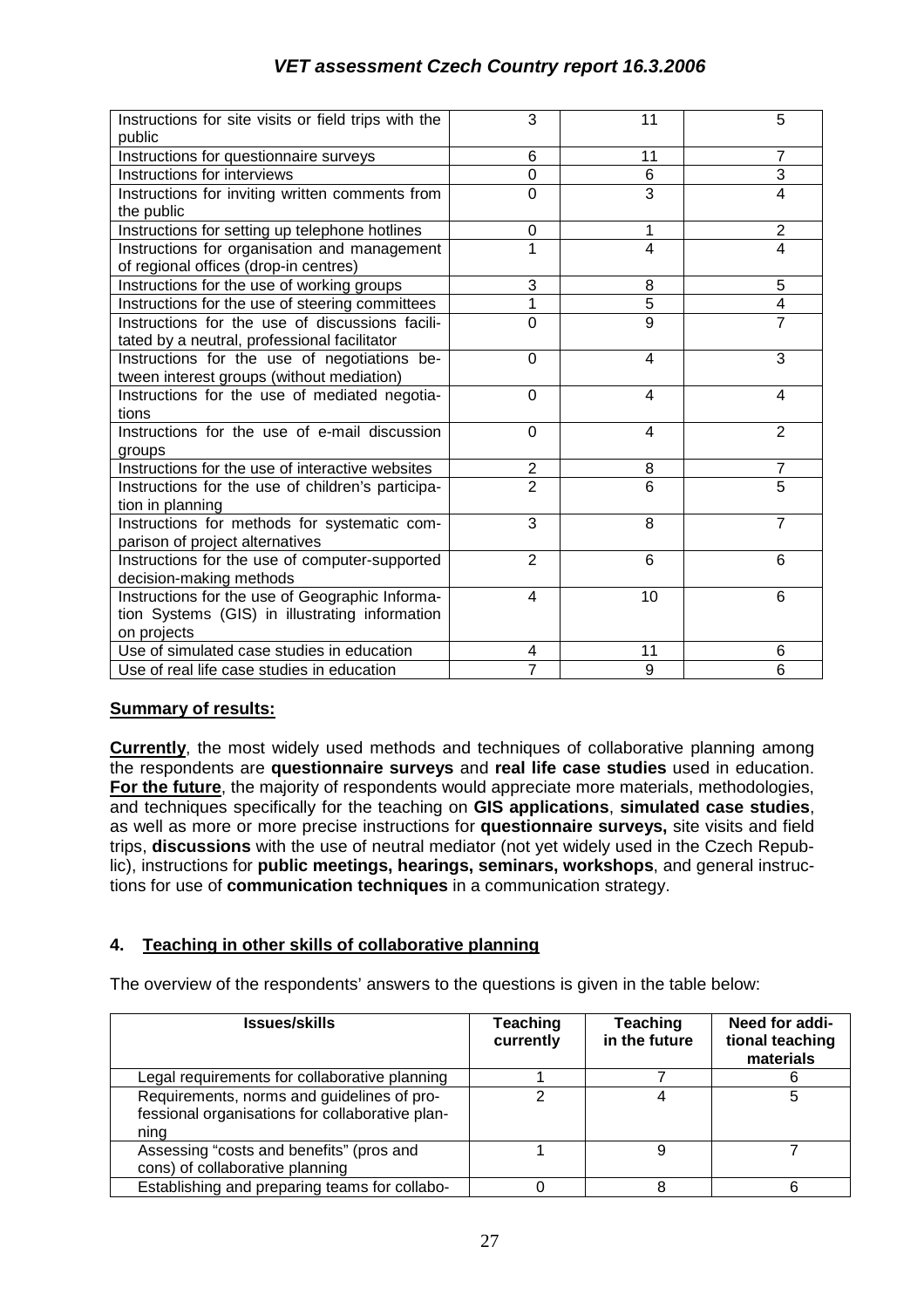| rative planning                                     |                |    |   |
|-----------------------------------------------------|----------------|----|---|
| Communication strategy design                       | 0              |    | 6 |
| Analysis of actors in a communication strategy      | 0              | 5  | 6 |
| Preparing plans for collaborative planning          | 0              | 8  | 6 |
| Motivating the public in the initial stages of col- |                | 9  | 6 |
| laborative planning                                 |                |    |   |
|                                                     |                |    | 7 |
| Chairing of meetings                                |                | 9  |   |
| Group (team) working skills                         | 3              | 9  | 6 |
| <b>Communications skills</b>                        | 5              | 10 |   |
| Negotiation and conflict management skills          | 0              | 11 |   |
| Identifying issues of disagreement (conflict        | 0              | 8  | 6 |
| mapping, etc.)                                      |                |    |   |
| Monitoring and evaluating collaborative plan-       | 0              | 7  | 5 |
| ning processes                                      |                |    |   |
| Documenting collaborative planning processes        | $\Omega$       | 8  | 6 |
| and results (progress, views of the public,         |                |    |   |
| choices made, agreements/disagreements,)            |                |    |   |
| Planning theories (planning ideologies and          | $\overline{2}$ | 6  | 5 |
| approaches)                                         |                |    |   |
| Organisational theories (organisational struc-      | $\Omega$       | 5  | 5 |
| tures appropriate for collaborative planning)       |                |    |   |
| Theories of communication                           | 0              | 8  |   |
|                                                     |                |    |   |
| Theories of democracy (evolving ideas of de-        | $\overline{2}$ | 5  | 4 |
| mocracy)                                            |                |    |   |

#### **Summary of results:**

**Currently**, the most widely taught skills include various **communication techniques** and **group working skills**. For the future, respondents would appreciate more materials and methodologies focusing on the **"costs and benefits" assessment**, **motivation of public** in the initial stages of collaborative planning, **communication skills**, **negotiation and conflict management skills**, **chairing of meetings**, and **general group working skills**.

#### **5. Challenges of collaborative planning**

The respondents have defined several main topics as challenges for collaborative planning:

- gradually increasing interest in this type of planning
- After 1989, teaching in the Czech Republic has substantially changed in relation to collaborative planning: real case studies have been implemented in teaching, the share of creative design subjects has increased, team work on projects has been established, as well as workshops, student competitions and exhibitions related to public presentation of results, students have to discuss their work with stakeholders and participants to the planning project, publish their results in the media, etc.
- The greatest challenge is the urgent need of applying the principles of collaborative planning in the practice, which is clear e.g. in the entire process of land consolidation schemes, EIA and SEA documentation-making, strategic plans for regions and microregions, etc.
- Increased interest of young generation in information and direct participation on the decision-making and planning processes, and the challenges related to this.
- The need to change the planning processes and attitudes from directive to public participation and challenges issuing from this.

#### **6. Tips on useful books, software, experts**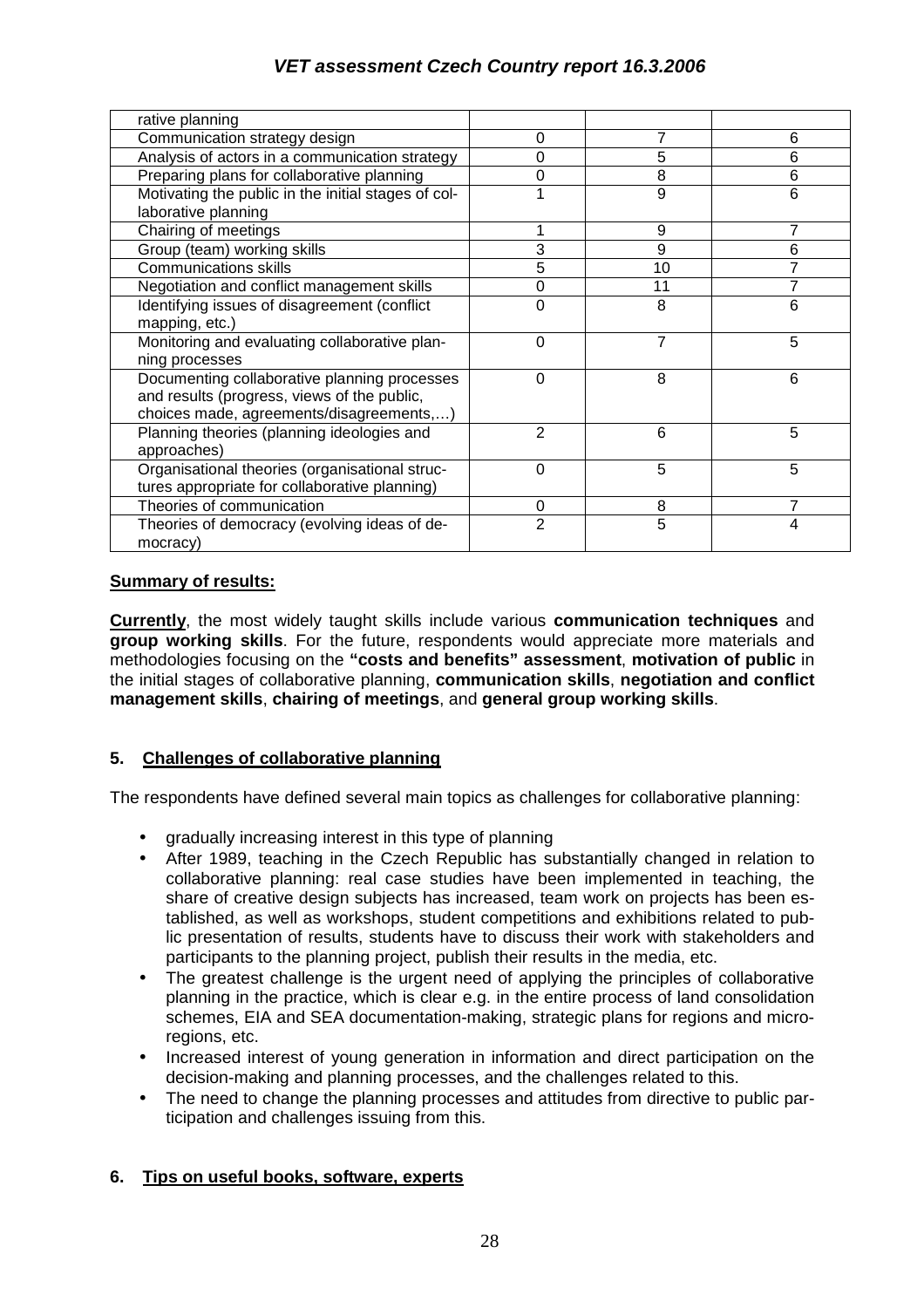Below are listed some of the tips as suggested by the respondents:

- materials produced by Partnership foundation Brno and other NGOs promoting collaborative planning (www.nadacepartnerstvi.cz, www.nadacevia.cz)
- co-operation with professional organisations would be useful e.g. Czech Chamber of Architects, Czech and Moravian Chamber of Land Consolidation, etc.
- materials produced by Ecological Centre Toulcův dvůr (www.toulcuvdvur.cz), which is organisation providing ecological education for pre-school children
- interesting website of Dr. Johanisova: http://home.pf.jcu.cz/~nadiaj/soez-syl.php (syllabus of a social economy course, and proceedings from Krtiny summer school workshop)
- application of various managerial techniques and all sorts of marketing tools in the education of collaborative planning (mind mapping, presentation skills) – this can be useful mainly in the training of communication theory and techniques, public relations, interaction with organisations, mediation, etc. These techniques are not very widely used in natural resources planning, which is a pity, as they could be very useful, and no new methodologies and approaches have to be developed specifically for this purpose – tools and applications from business can simply be adopted.
- application of CVM (contingent valuation method) in collaborative planning (as used e.g. in case study of Tmaň limestone works by Ivan Dejmal, Ivan Rynda, Environmental Centre at Philosophical Faculty of Charles University Prague)

#### **7. Respondents' interest in co-operating with the EnTraCoP Partners**

The below stated respondents expressed their wish to further co-operate with the EnTraCoP partners and receive information:

- Ing. Martin Weber, VÚKOZ Průhonice, Květnové nám. 391, 252 43 Průhonice
- Eva Boucníková, BF JCU, Katedra biologie a ekologie, Branišovská 31, 370 05 Tel.: +420 776 57 55 42
- Kristina Holmova, kristous@centrum.cz
- Kristina Langarová, Institut für Landespflege, Universität Freiburg, D-79106 Freiburg kristina.langarova@landespflege.uni-freiburg.de
- Ing. Hedvika Psotová, Dolní 10, 763 62 Tlumačov, Czech Republic, Tel. +420 577 938 161, 420 606 447 330, e- mail: psotova.hedvika@volny.cz
- Sylvie Marešová, Ministry of Environment, odbor ekologie lidských sídel a člověka, Vršovická 65, 100 10 Praha 10. Tel. +420 267 122 524, Sylvie\_maresova@env.cz
- Lukáš Paderta, e-mail: charms@centrum.cz, mobil: 723 44 63 44
- Dina Ziková, e-mail: dina.z@seznam.cz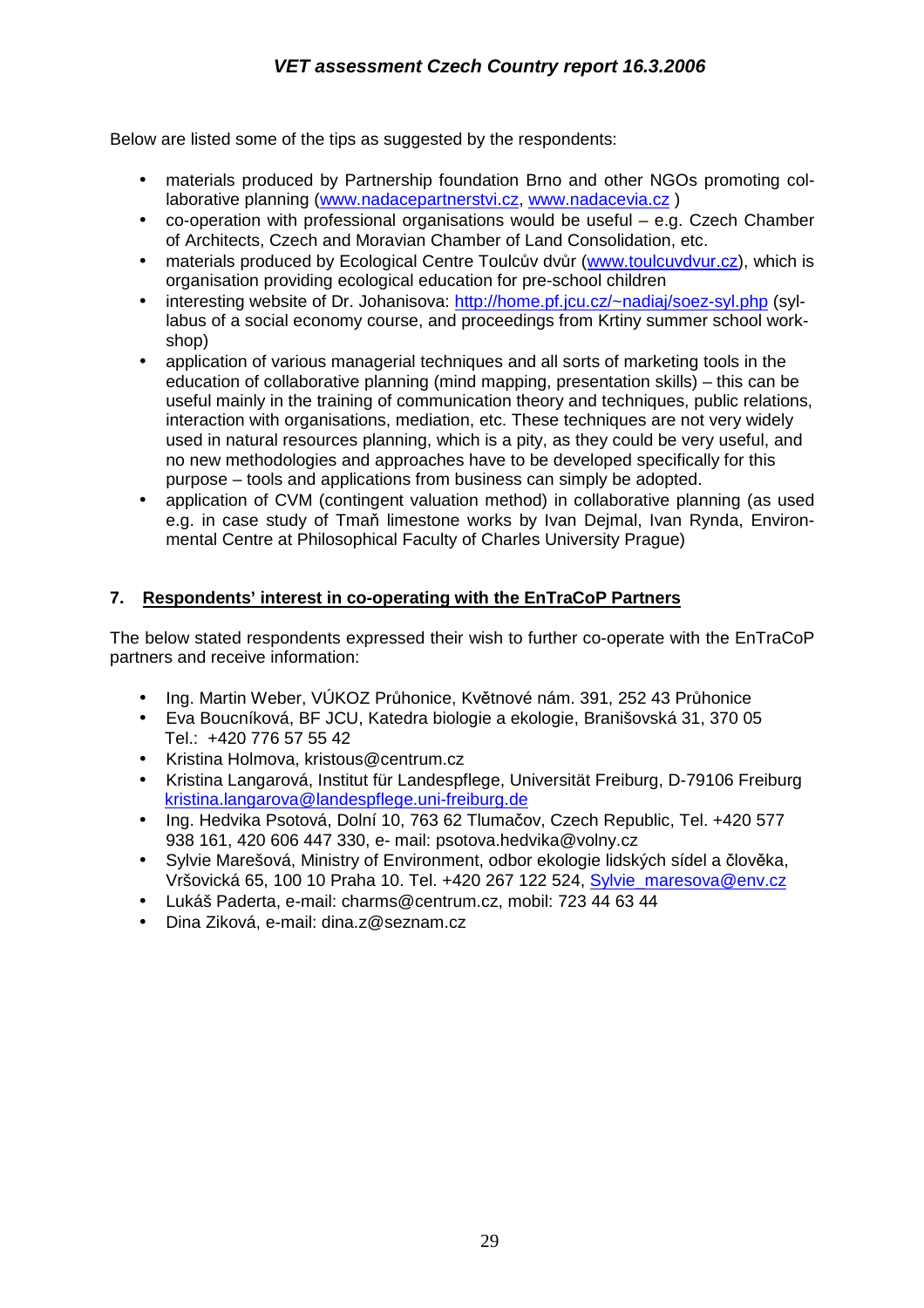## **Annex 2 Graphics**

**Graphic comparison of the structure of study according to selected groups of disciplines taught at ZF MZLU Brno, FA CVUT Prague, and CZU Prague (bachelor + master study).** 



25%

**□** Spatial planning

Design studios

□ Other

3%

18%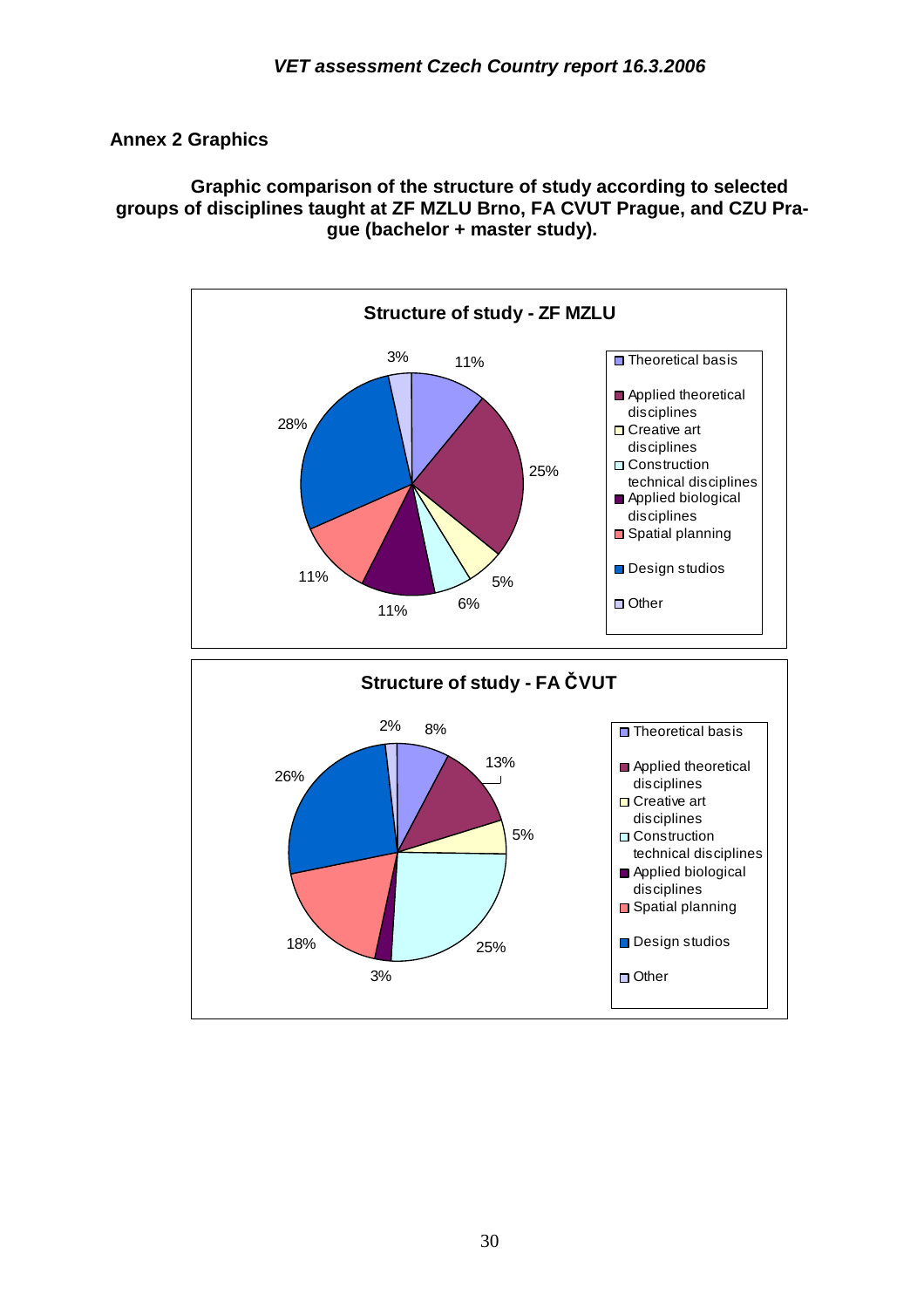